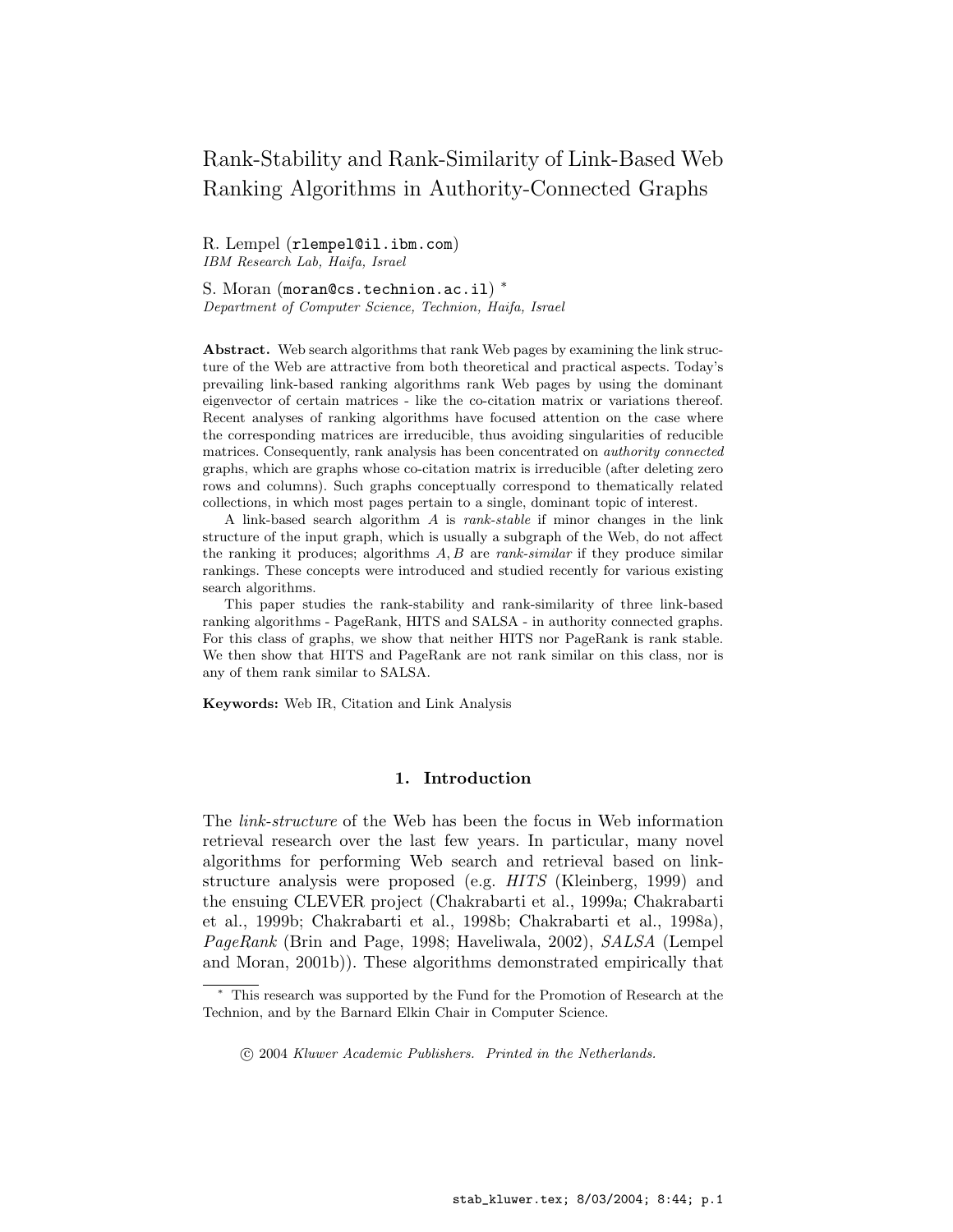link-structure analysis can improve search and rank techniques on the Web (Amento et al., 2000; Silva et al., 2000). Accordingly, search engines (such as  $Google<sup>1</sup>$  and  $AltaVista<sup>2</sup>)$  nowadays incorporate extensive link analysis in their ranking algorithms, that determine the order in which the search results are displayed to the user (Brin and Page, 1998; Arasu et al., 2001).

The demonstrated improvements in precision that link-analyzing approaches achieved on the Web have prompted a more rigorous investigation of the theoretical properties of those algorithms. In particular, the robustness, stability, and, to a lesser extent, the theoretical effectiveness of such algorithms has been examined in several recent works (Ng et al., 2001; Azar et al., 2001; Achlioptas et al., 2001; Borodin et al., 2001; Chien et al., 2002; Lee, 2002). This paper focuses on two properties: rank-stability and rank-similarity, which are described next.

# Stability and Rank Stability

Stability is an important quality of any information retrieval algorithm, and link-based ranking algorithms are no exception. Loosely speaking, an algorithm is stable when small perturbations of its input do not dramatically alter its output - in the IR case, the set of retrieved results and their scores. The Web's graph (the pages and their interconnecting hyperlinks) changes constantly as pages are added, deleted and modified. Important, authoritative pages, however, are not as transient and volatile, and link-based algorithms should be able to consistently identify them even as the underlying graph of the Web evolves.

Web-IR algorithms must cope with more than the natural evolution of the Web. With the growing phenomenon of search engine spamming (Marchiori, 1997; Dwork et al., 2001; Henzinger et al., 2002), the algorithms should remain focussed on the true high quality Web pages while malicious and adversarial attempts are made to bias their output. In the context of this work, we are especially concerned with the proliferation of link spamming (Lempel and Moran, 2001b; Davison, 2000). Link spammers are Web authors that create pages and interconnecting links with the intention of biasing search engine link-based rankings of pages, rather than for delivering content or facilitating human browsing. Link spammers, however, control just a small portion of Web pages and so cannot alter the Web's graph in a radical or global fashion. They only introduce local noise into the graph, and so link-based algorithms should be able to withstand link spamming to some extent.

To the best of our knowledge, all of the link-based ranking algorithms proposed so far operate by first assigning numerical scores to

<sup>1</sup> http://www.google.com

<sup>2</sup> http://www.altavista.com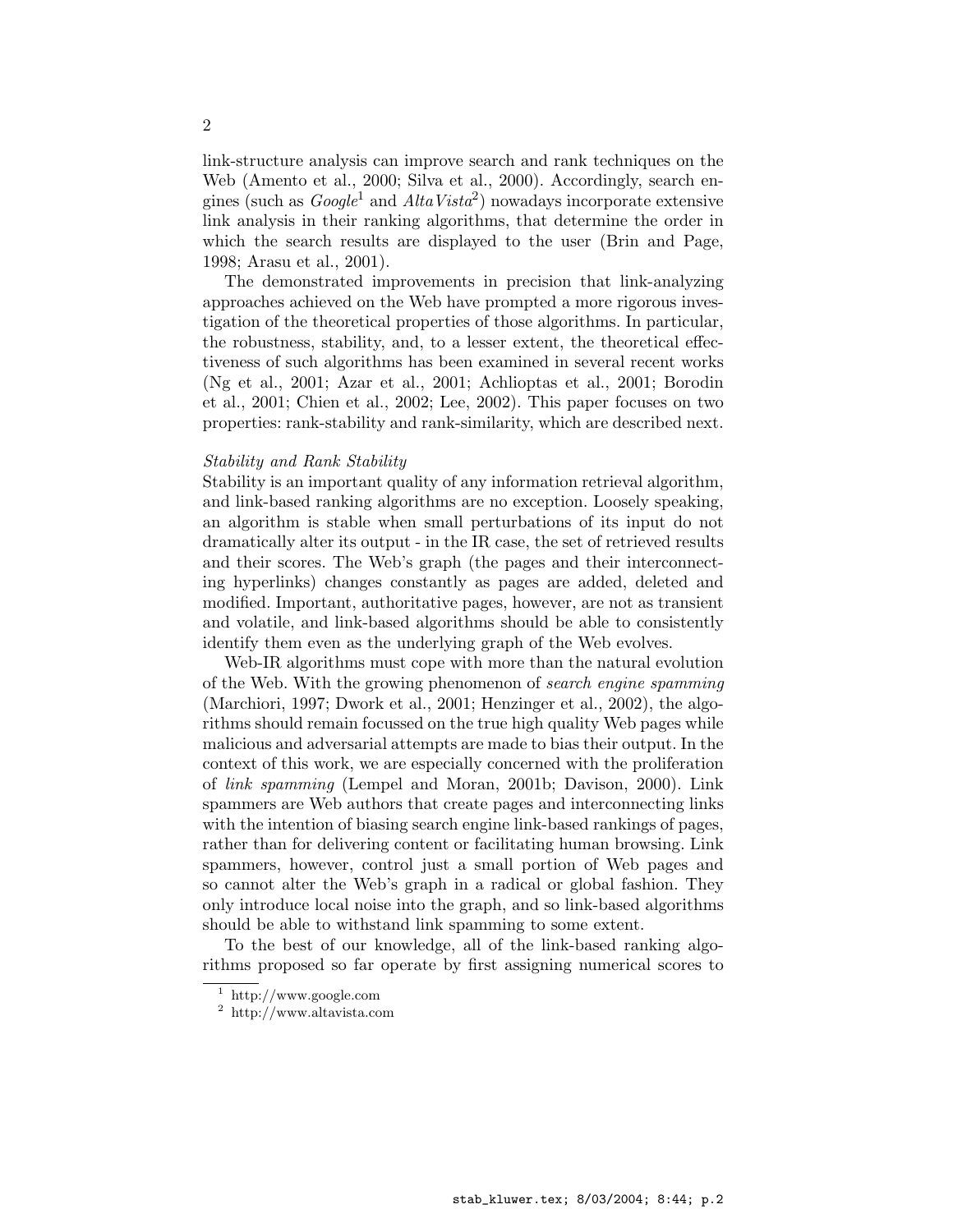Web pages, and then ranking the pages by those scores. This process gives rise to two different notions of stability: that of the scores, and that of the induced rankings. Following the terminology of (Borodin et al., 2001), we will refer to the former notion as stability, while the latter notion will be termed *rank-stability*. The issue of stability was looked upon from three angles, which differ with respect to the graphs on which stability was examined.

One approach, which is applied in two related works - Azar et al. (Azar et al., 2001) and Achlioptas et al. (Achlioptas et al., 2001) assumes that the Web's structure obeys some topic-driven stochastic models. In (Azar et al., 2001) it is argued that HITS is stable under a certain model of the Web's link structure. In (Achlioptas et al., 2001), a broader model of the Web was presented, modeling not only the linkage patterns between pages but also their textual contents and the relevance of each page to each topic. Under this broad model, the authors devised a query-driven algorithm that is provably effective: the algorithm, with high probability, results in a score vector that is very close to the relevance vector of the pages with respect to the query. This result also implies the stability of their algorithm, since (with high probability) its output is close to a constant vector (per query).

Ng et al. (Ng et al., 2001) examined the effect of small changes in the analyzed graph on the score vectors of PageRank, HITS, and Subspace HITS (a variation of HITS presented there). For PageRank, they studied the  $L_1$ -change to the scores when modifying the outgoing links of a set P of pages. They bounded this change by a linear function of the aggregate score of all pages in  $P$ . For HITS, they showed that the  $L_2$ -change to the scores is bounded by a function of  $(1)$  the number of links added/deleted, (2) the maximal out-degree of any page, and (3) the eigengap of the co-citation matrix of the graph. Lee (Lee, 2002) argued that an algorithm is stable if the  $L_1$  change in its score vector following perturbations is bounded by a linear function of the sum of the scores of the perturbed nodes. For that definition, he showed that PageRank and Randomized HITS are stable for all graphs, SALSA is stable on authority-connected graphs, and HITS is not stable on authority-connected graphs (and hence is not stable on general graphs). Neither of these works examined how the perturbations affect the rankings that are induced by the score vectors. That aspect was looked upon by Chien et al. (Chien et al., 2002), where it was shown that when a link is added to a graph, (1) the PageRank of the node receiving the link rises, and (2) the same node's rank cannot decrease with respect to its rank prior to the change.

This paper follows the approach introduced by Borodin et al. in (Borodin et al., 2001), which examined how perturbations of the input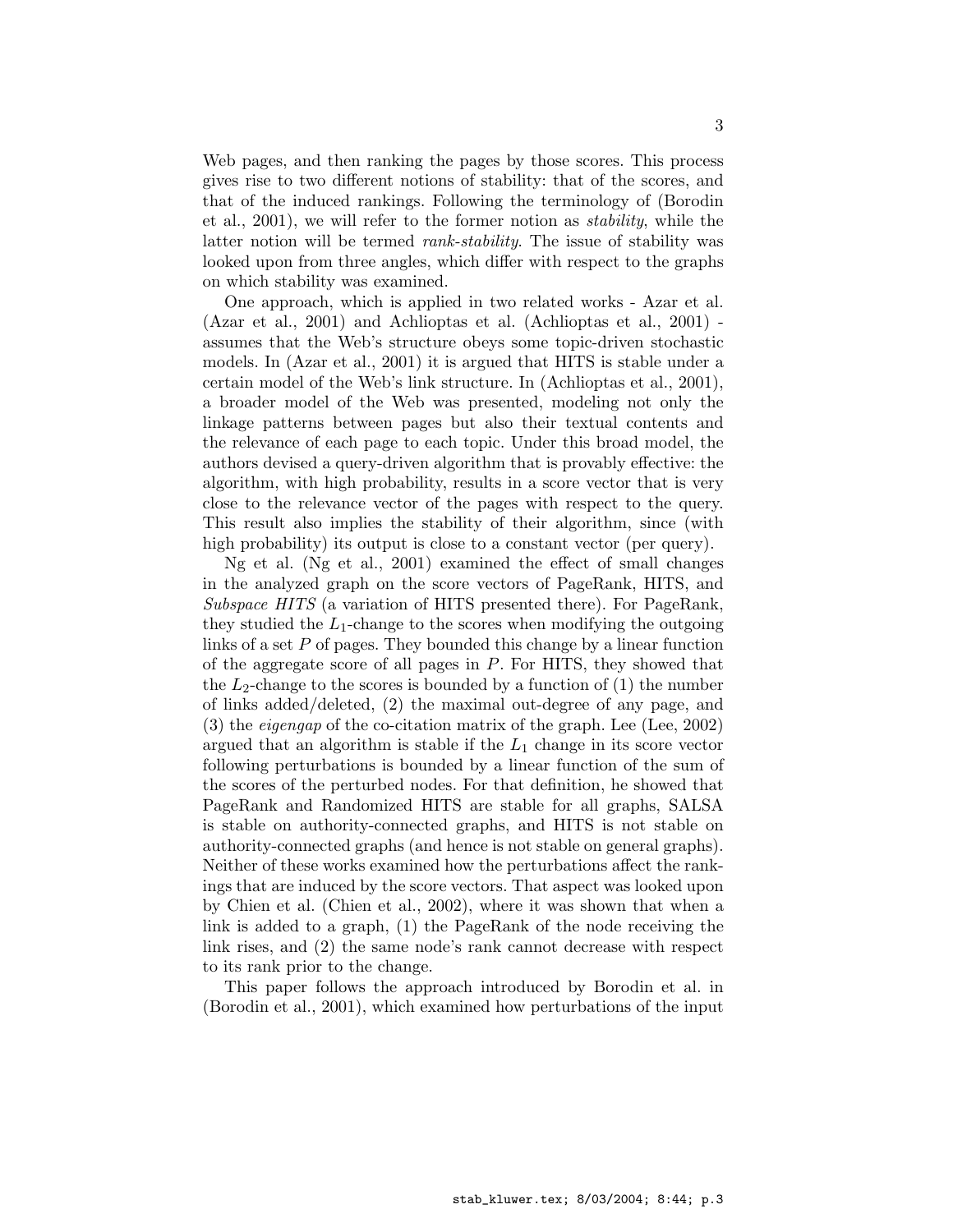graphs affect the output of the algorithms under a worst-case analysis. They considered arbitrary Web graphs (that do not adhere to any particular model or conditions), and examined whether it is possible to find instances on which algorithms are unstable. They also introduced the notion of *rank stability*, which measures the volatility of the rankings induced by the (assigned scores of the) algorithms. They applied the definitions to many algorithms, and attained many (mostly negative, instability) results.

In (Ng et al., 2001; Borodin et al., 2001; Lee, 2002) it was noted that the stability of some algorithms may depend on whether the graph being analyzed is *authority connected* - a concept that was introduced in (Borodin et al., 2001) and will be formally defined in Section 3. The authors of (Borodin et al., 2001) raise the question whether their negative results remain true when the discussion is limited to authority connected graphs.

## Rank Similarity

As noted earlier, many link-based ranking algorithms were proposed over the last few years. This variety of algorithms raises several practical questions: are the results of different ranking algorithms substantially different on some (or on most) input graphs? Are some algorithms clearly more effective than others? Is it possible to characterize cases where algorithms outperform each other, or at least disagree with each other?

Due to the lack of an agreed-upon theoretical framework or experimental testbed, the effectiveness of algorithms was usually demonstrated by comparing the outputs of several algorithms on several queries (e.g., (Bharat and Henzinger, 1998; Chakrabarti et al., 2001; Borodin et al., 2001)). As a by-product of such comparisons, it was noted that different algorithms often rank different pages as the top resources for the same query. In contrast, when Amento et al. (Amento et al., 2000) compared HITS, PageRank and ranking by In-degree on several carefully constructed Web subgraphs, the three schemes produced very similar rankings. This unexpected similarity was due, according to the authors, to the manner in which the examined Web graphs were assembled.

Analytical and experimental evidence that HITS and SALSA may produce inherently different rankings was shown in the context of the TKC (Tightly-Knit Community) Effect ((Lempel and Moran, 2001b), see also Section 3.3). There, an infinite set of graph instances on which the rankings of HITS and SALSA strongly disagree was constructed. Furthermore, real Web subgraphs on which the two algorithms produced disagreeing rankings due to this effect, were reported.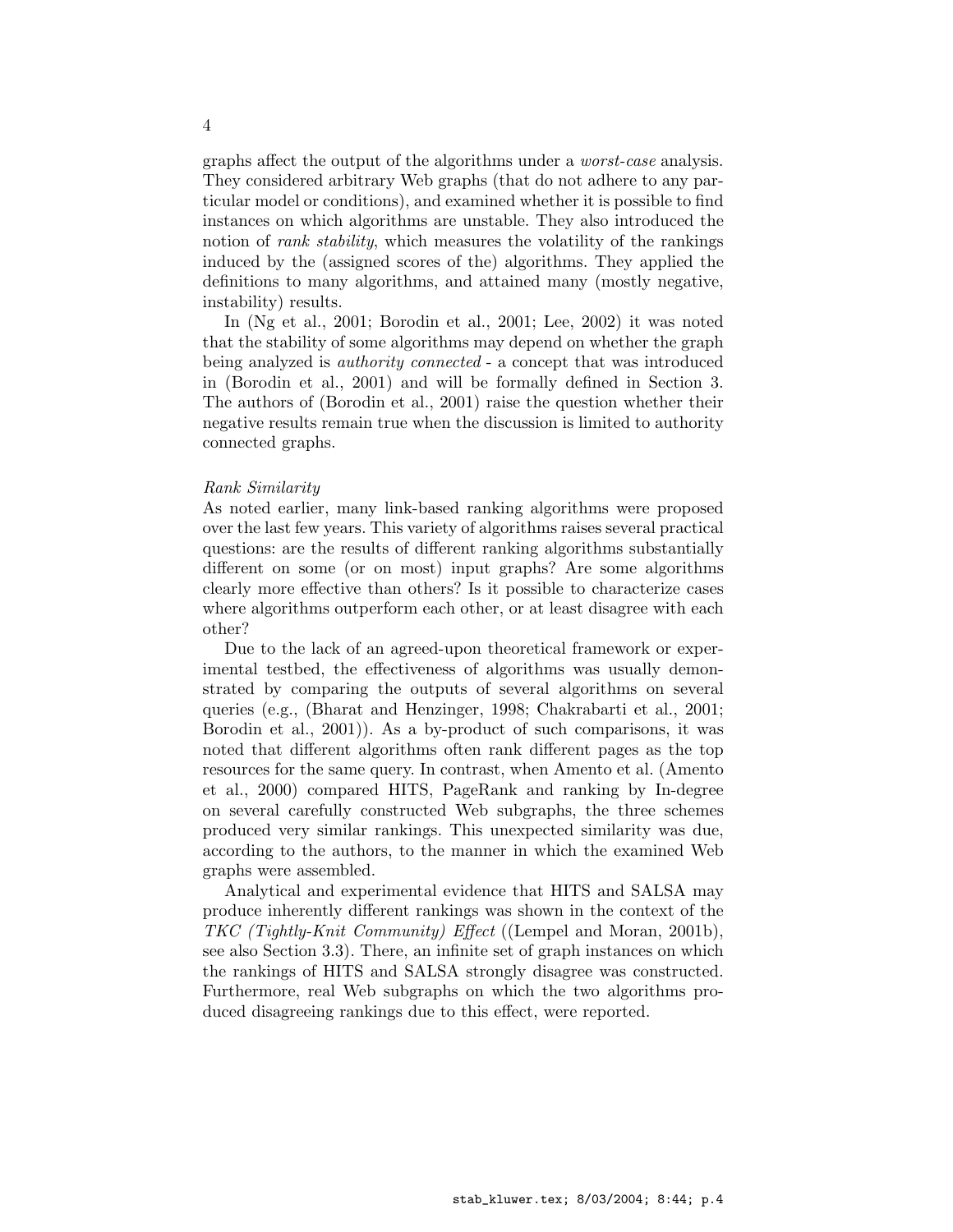Borodin et al. (Borodin et al., 2001), in addition to examining the stability and rank-stability of individual algorithms, also defined the notions of *similar* and *rank similar* algorithms. These notions measure the resemblance between the scores/rankings produced by pairs of algorithms under a worst-case approach. Again, when applying these definitions to pairs of algorithms, most of their attained results were of negative nature (non-similarity).

## This work

We extend the results of (Borodin et al., 2001) by proving that HITS is not rank-stable on the class of authority-connected graphs. A similar result is shown for PageRank, which was not analyzed in (Borodin et al., 2001). We then show that HITS and PageRank are not rank similar on this class, nor is any of them rank similar to SALSA.

This paper is organized as follows. Section 2 briefly describes the ranking algorithms PageRank, HITS and SALSA. Section 3 brings the definitions of rank-stability and rank-similarity from (Borodin et al., 2001), and presents the known results concerning these notions. Section 4 details our extension of those results, and discusses the significance of these extensions. Section 5 brings our conclusions and ideas for future research.

## 2. Link-Based Ranking Algorithms for Web Pages

This section provides a brief overview of three link based ranking algorithms: PageRank (Brin and Page, 1998), HITS (Kleinberg, 1999) and SALSA (Lempel and Moran, 2001b). We first bring an overview on the three algorithms and the differences between them. Then, we technically describe how each of the algorithms ranks the pages (=nodes) of a directed graph  $G = (V, E)$  where  $|V| = N$ .

PageRank defines a random walk with random jumps over the (entire) Web graph. The states of the random walk are Web pages, and the score of each page is defined as its value in the stationary distribution of the random walk (Gallager, 1996). Thus, the PageRank score of a page can be interpreted as a global, topic-independent importance rating of that page.

HITS and SALSA, on the other hand, are topic-specific, local ranking algorithms: they operate on a small portion of the Web where resources pertaining to a specific topic are likely to exist, by analyzing the link structure of that Web subgraph and assigning hub and authority scores to its pages. A page is an authority on a topic if it contains high quality, valuable information on it. A page is a hub on a topic if it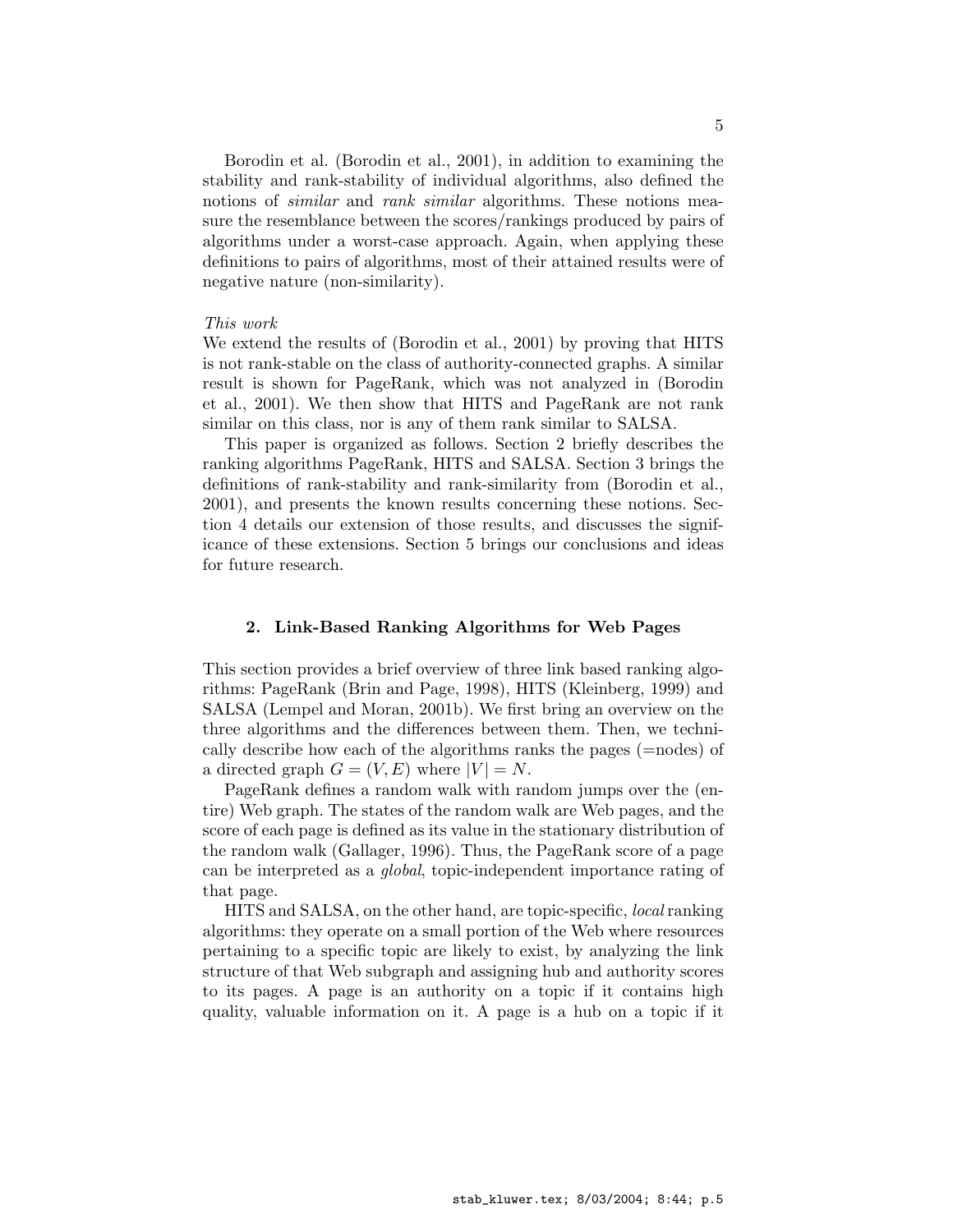links to good authorities on it, i.e. it is a list of quality resources on the topic. This paper focuses on the authority scores produced by the two algorithms; HITS defines the authority score of each page to be the corresponding value in the normalized principal eigenvector of the input graph's co-citation matrix. SALSA combines aspects from both HITS and PageRank, and performs a certain random walk which converges to the authority scores of the pages<sup>3</sup>. More on the relation between HITS and SALSA can be found in (Borodin et al., 2001).

# 2.1. PageRank

PageRank (Brin and Page, 1998) is an important part of the ranking function of the Google search engine. The PageRank of a page p (denoted  $PR(p)$  is the probability of visiting p in a random walk of the entire Web, where the set of states of the random walk is the set of pages, and each random step is of one of two types:

- 1. Choose a Web page uniformly at random, and jump to it.
- 2. From the given state s, choose uniformly at random an outgoing link of s and follow that link to the destination page.

The first type of state transitions, the jumps to random Web pages, is needed since the Markov chain which is implied by the link-structure of the Web is separable rather than ergodic. In particular, it has absorbing states (pages that have no outgoing links). However, incorporating random jumps introduces a (small) probability of transition from any page a to any page b, even in absence of a Web link  $a \to b$ , thus giving rise to an ergodic Markov chain.

PageRank chooses a parameter d,  $0 < d < 1$ , and each state transition is of the first transition type with probability  $d$  and of the second type with probability  $1-d<sup>4</sup>$  The PageRanks obey the following formula:

$$
PR(p) = \frac{d}{N} + (1 - d)\left(\sum_{q:q \to p} \frac{PR(q)}{\text{out degree of } q}\right)
$$

Thus, the PageRank of a page grows with the importance (=PageRanks) of the pages which point to it. Since the random walk was defined on the entire Web, PageRank is a global, topic independent measure of each page's information content.

6

<sup>3</sup> While both HITS and SALSA assign hub and authority scores to each page, they use different approaches and there is a qualitative difference between the scores (of either type) produced by them.

<sup>&</sup>lt;sup>4</sup> This rule assumes that all Web pages have at least one outgoing link. This will indeed be the case in all the examples concerning PageRank given in this paper.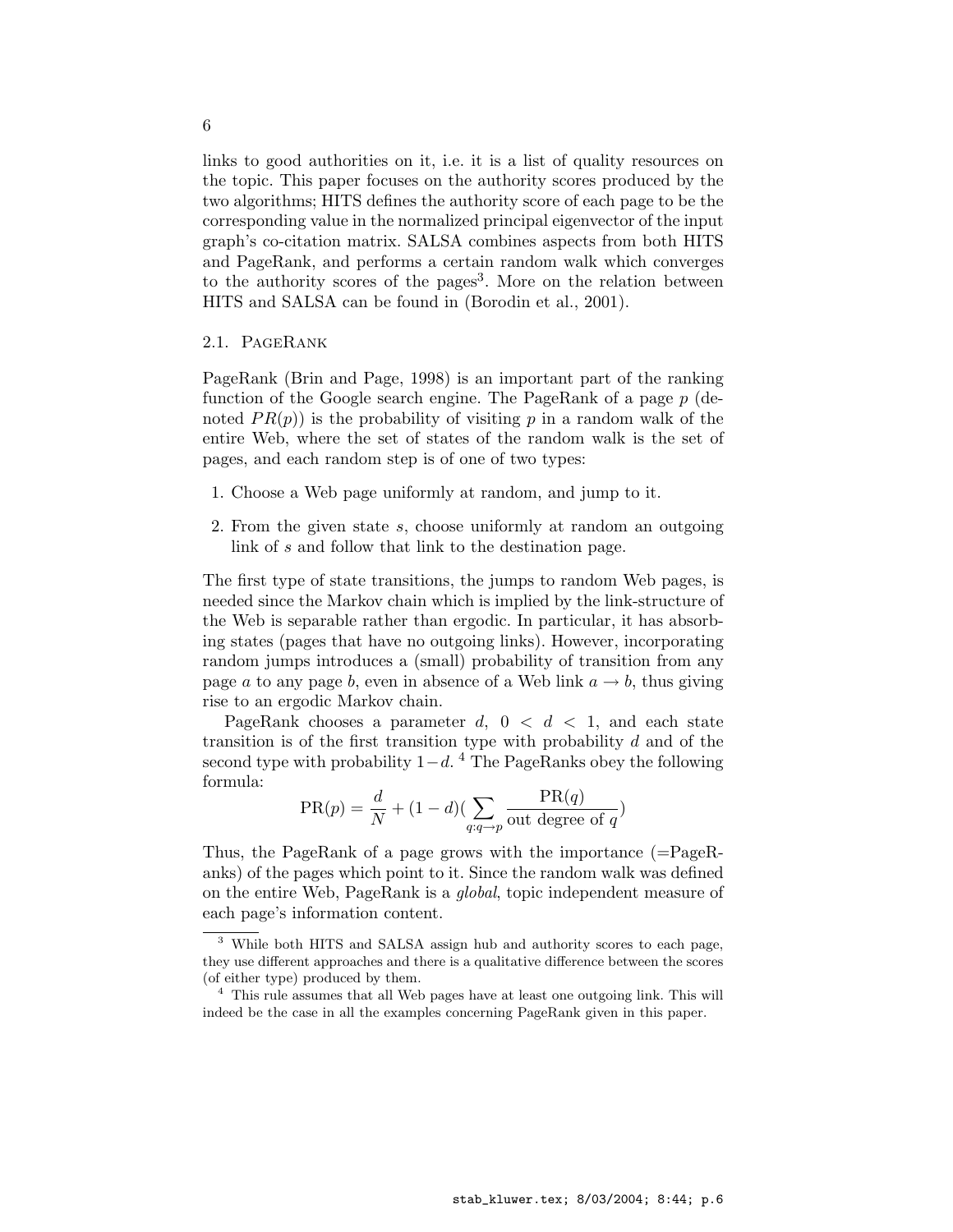#### 2.2. Kleinberg's Hyperlink-Induced Topic Search (HITS)

HITS assigns each page  $s \in V$  a pair of weights, a hub-weight  $h(s)$  and an authority weight  $a(s)$ , based on the following two principles:

- − The quality of a hub is determined by the quality of the authorities it points at.
- The quality of an authority is determined by the quality of the hubs which link to it.

Technically, the weights are initialized to 1, and are updated by repeating the following three operations until convergence:

- 1. Update the authority weight of each page s (the  $\mathcal I$  operation):  $a(s) \leftarrow \sum_{\{x \mid (x,s) \in E\}} h(x)$
- 2. Update the hub weight of each page s (the  $\mathcal O$  operation):  $h(s) \leftarrow \sum_{\{x \mid (s,x) \in E\}} a(x)$
- 3. Normalize the authority weights and the hub weights.

Let  $W_G$  denote the adjacency matrix of G.  $W_G^TW_G$  is the (symmetric)  $\alpha$ -citation matrix of G. Pages are ranked according to their authority weights, which converge to the coordinates of the normalized principal eigenvector <sup>5</sup> of  $W_G^TW_G$ .

## 2.3. SALSA

SALSA, the Stochastic Approach for Link Structure Analysis, also assigns separate hub and authority scores to each page. These scores are based on two random walks performed on G, the *authority walk* and the *hub walk*. We describe here the authority walk. Intuition suggests that authoritative pages should be visible (linked) from many pages  $G$ . Thus, a random walk on this subgraph will visit those pages with high probability. Formally, the states of the authority walk are the nodes of G with at least one incoming link. Let v be such a node, and let  $q_1, \ldots, q_k$ be the nodes that link to  $v$ . A transition from  $v$  involves picking a random index i uniformly over  $\{1, 2, \ldots, k\}$ , and selecting a new state from the outgoing links of  $q_i$  (again, randomly and uniformly). Thus, the transition involves traversing two Web links, the first of which is traversed backwards (from destination to source) and the second is traversed forwards. Let  $\pi$  denote the stationary distribution of the

<sup>5</sup> The (normalized) eigenvector which corresponds to the eigenvalue of highest magnitude.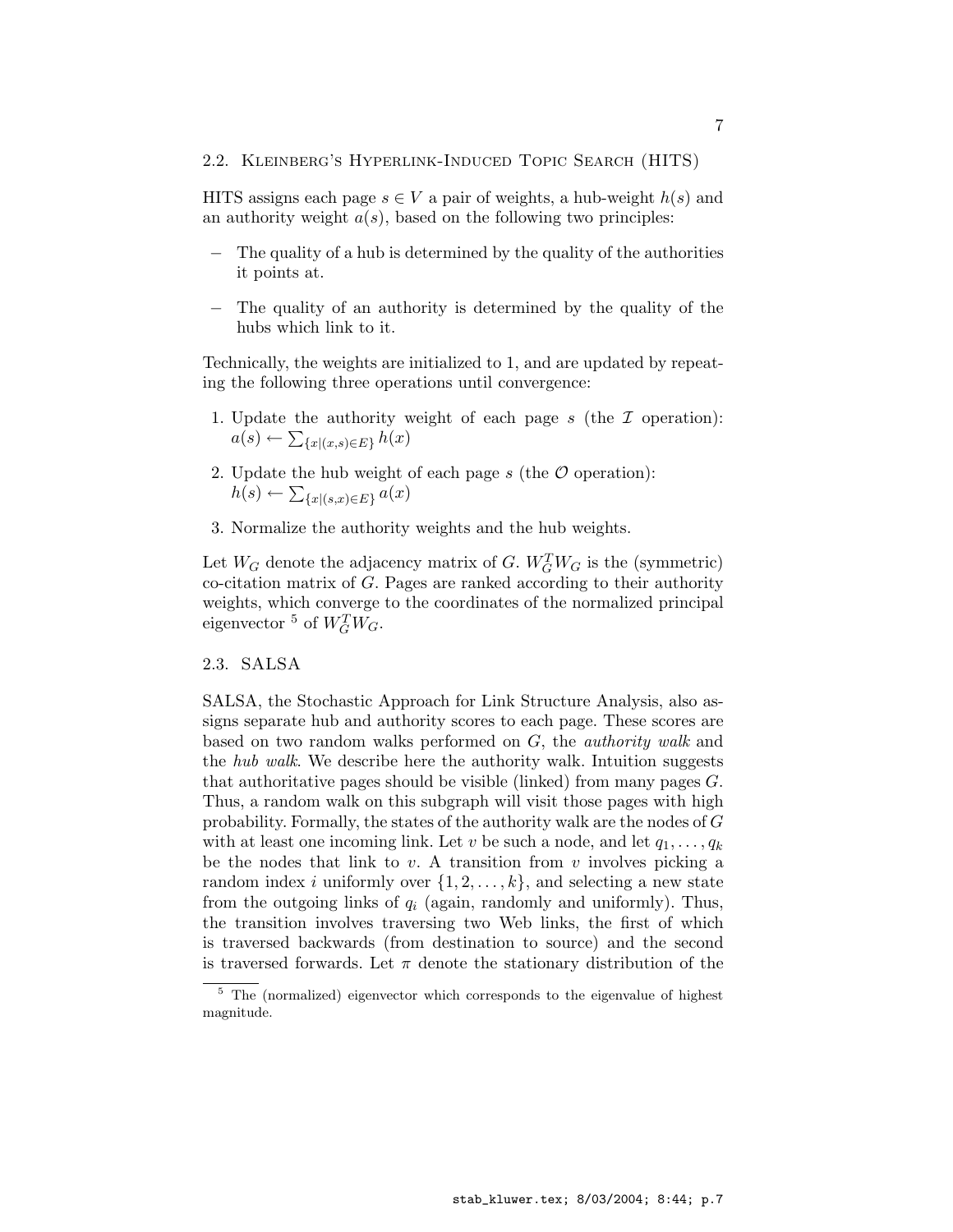random walk described above, when the initial distribution is uniform over all states. The score of each page (=state) v is  $\pi_v$  (pages that have no incoming links attain a score of 0). It was shown in (Lempel and Moran, 2001b) that on authority connected graphs,  $\pi_v$  is directly proportional to the in-degree of  $v$  in  $G$ .

## 3. Definitions, Notations and Known Results

Let  $G = (V, E)$  be a directed graph representing a set of Web-pages and their interconnecting links. We now define the terms rank-similarity and rank-stability of link-based ranking algorithms for the Web, and the concept of authority-connected graphs (Borodin et al., 2001). Our definitions, although at times rephrased, are equivalent to those given in (Borodin et al., 2001).

## 3.1. Rank-Stability and Rank-Similarity

DEFINITION 1. Let  $v_1, v_2$  be N-dimensional real vectors. The ranking distance,  $d_r$ , between  $v_1$  and  $v_2$  is defined as follows:

$$
d_r(v_1, v_2) = \frac{1}{N^2} \sum_{i=1}^{N} \sum_{j=1}^{N} \mathbf{I}_{v_1, v_2}(i, j)
$$

where  $\mathbf{I}_{v_1, v_2}(i, j) = \begin{cases} 1 & v_1(i) < v_1(j) \text{ AND } v_2(i) > v_2(j) \\ 0 & otherwise \end{cases}$ 0 otherwise

For example,

$$
d_r(\ \langle 2,4,6,8 \rangle\ ,\ \langle 2,9,5,3 \rangle\ )=\frac{3}{16}
$$

due to the pairs  $(i, j) \in \{ (2, 3), (2, 4), (3, 4) \}$ . The ranking distance  $d_r$  is a normalized version of the Kendall tau distance between two rankings on the same set of objects (Diaconis, 1988; Dwork et al., 2001).

In what follows,  $\mathcal G$  denotes a set of directed graphs, and  $\mathcal G_N$  is the subset of N-node graphs in G. Let  $A_1$  and  $A_2$  be two link-based ranking algorithms which assign |V|-dimensional weight vectors  $A_1(G), A_2(G)$ to the nodes of the graph  $G \in \mathcal{G}_N$ . The weights of  $A_i(G)(i = 1, 2)$ induce rankings on the nodes of G.

DEFINITION 2. Two ranking algorithms  $A_1$  and  $A_2$  are rank-similar on  $\mathcal G$  if  $^6$ 

$$
\lim_{N \to \infty} \max_{G \in \mathcal{G}_N} d_r(A_1(G), A_2(G)) \longrightarrow 0
$$

<sup>6</sup> In this and the following definition it is assumed that the max operation is performed on nonempty sets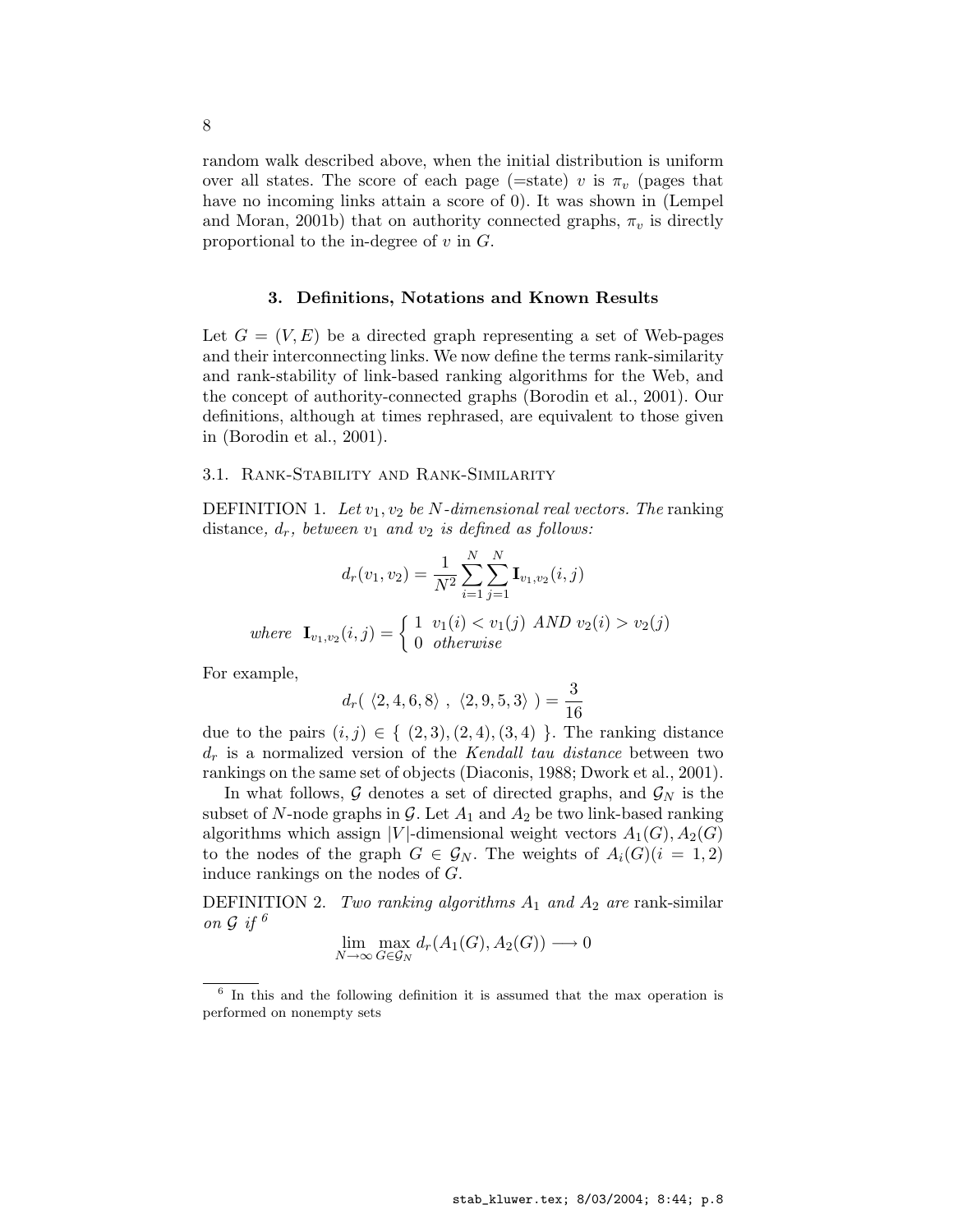Intuitively, when two algorithms are found to be rank-similar, they should no longer be compared with each other in terms of search quality, but rather in terms of runtime performance (or ease of implementation). The more complex algorithm of the two usually becomes redundant.

DEFINITION 3. An algorithm A is rank stable on  $\mathcal G$  if for every fixed k, we have

$$
\lim_{N \to \infty} \max_{\{G_1, G_2 \in \mathcal{G}_N | d_e(G_1, G_2) \le k\}} d_r(A(G_1), A(G_2)) \longrightarrow 0
$$

where  $d_e(G_1, G_2) \stackrel{\triangle}{=} | (E_1 \cup E_2) \setminus (E_1 \cap E_2) |$ .

Whereas in Definition 2 we compare the rankings induced by two different algorithms on the nodes of the same graph, Definition 3 fixes the algorithm and compares the rankings it induces on the nodes of a pair of graphs that differ in at most  $k$  edges.

Note that while the above concepts were defined in terms of linkbased algorithms, corresponding ideas can be developed and studied in the context of classic IR as well. For example, fixing a corpus and a query, one can compare the document rankings induced by different similarity measures and retrieval models.

# 3.2. Authority-Connected Graphs: Definition and **MOTIVATION**

Let  $G = (V, E)$  be a directed graph (representing some Web-subgraph). Two nodes  $p, q \in V$  are co-cited if there exists a node r that links to both  $p$  and  $q$ . We say that  $p$  and  $q$  are connected by a *co-citation path* if there exist nodes  $p = v_0, v_1, \ldots, v_{k-1}, v_k = q$  such that  $(v_{i-1}, v_i)$  are co-cited for all  $i = 1, ..., k$ .  $V_{in}$  will denote all nodes in V with at least one incoming edge.

DEFINITION 4. A directed graph  $G = (V, E)$  is called authority connected if for all  $p, q \in V_{in}$ , there exists a co-citation path connecting p and q.

We will examine rank stability and rank similarity on the class of authority connected graphs.

One of the most basic premises of link analysis is that a co-citation of two pages implies a topical connection between them. Thus, when two pages (with at least one incoming link) are connected by a cocitation path, there is a "semantic line of thought" that leads from the idea expressed in the first page to the topic covered in the second. Conversely, distinct authority-connected components of a graph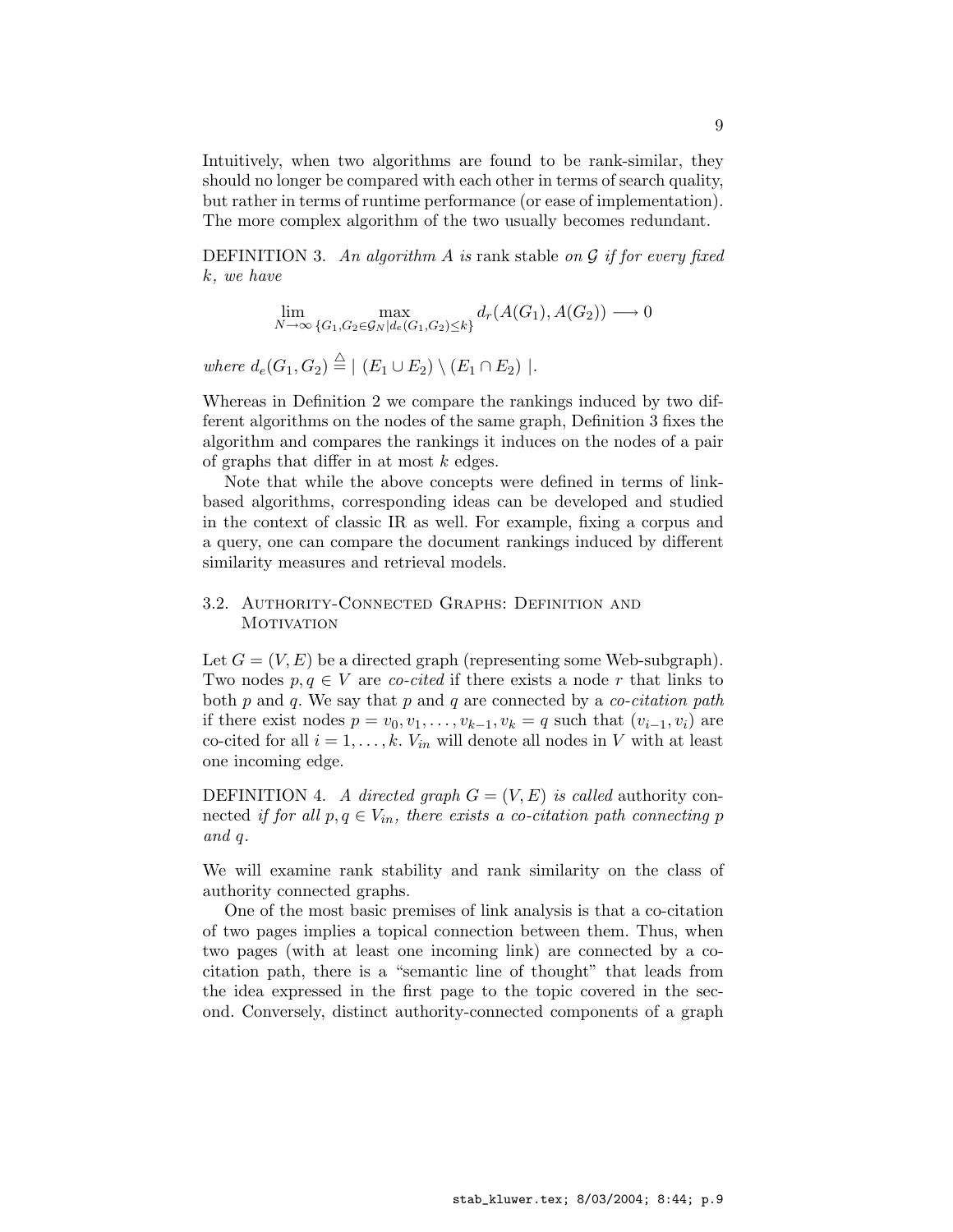conceptually correspond to neighborhoods of pages that pertain to different topics or concepts: not a single page links to pages of two distinct components. Thus, asking a link-based algorithm to rank the pages of graphs that are not authority connected is basically asking it to compare the relative importance of pages on unrelated concepts ("is  $p_1$  a better geography resource than  $p_2$  is an authority on sports"). By examining rankings on authority connected graphs, we ensure that the relevance of all pages will be measured with respect to the same bar. For more on the significance of such graphs, see Section 4.1.

#### 3.3. Known Results

#### Rank-Stability and Rank-Similarity

Let  $\mathcal G$  denote the set of all directed graphs. The following were shown in (Borodin et al., 2001): (1) HITS is not rank-stable on  $\bar{\mathcal{G}}$ , (2) HITS and SALSA are not rank-similar on  $G$ , and (3) SALSA is not rank-stable on  $\bar{\mathcal{G}}$  but is rank-stable and L<sub>1</sub>-stable on authority-connected graphs.

The instability and non-similarity results were shown on graphs with two disjoint components. Such graphs, which are obviously not authority connected, conceptually correspond to collections of Web pages that pertain to multiple, unrelated topics. For the instability results, the small perturbations considered in the proofs caused HITS and SALSA to shift their preference from the pages of one component to those of the other. The non-similarity result involved proving that HITS and SALSA prefer pages of different components. The authors of (Borodin et al., 2001) leave open the question whether the negative results  $(1), (2)$  remain true when the discussion is limited to authority connected graphs. We answer this affirmatively in Section 4.

## The Tightly-Knit Community (TKC) Effect

The TKC effect highlights an important difference between HITS and SALSA: HITS favors groups of pages that have many "internal" cocitations, while SALSA prefers pages with many inlinks. A tightly-knit community is a small but highly interconnected set of pages. Roughly speaking, the TKC effect occurs when such a community scores high in link-analyzing algorithms, even though its pages are not authoritative on the topic, or pertain to just one aspect of the topic.

It was shown in (Lempel and Moran, 2001b), both theoretically and experimentally, that HITS is more sensitive than SALSA to this effect. The theoretical analysis involved the construction of authorityconnected graphs containing both a small tightly knit community (with many interconnecting hubs) and a large, less densely connected community. It was proven that HITS ranks the authorities of the small, tightly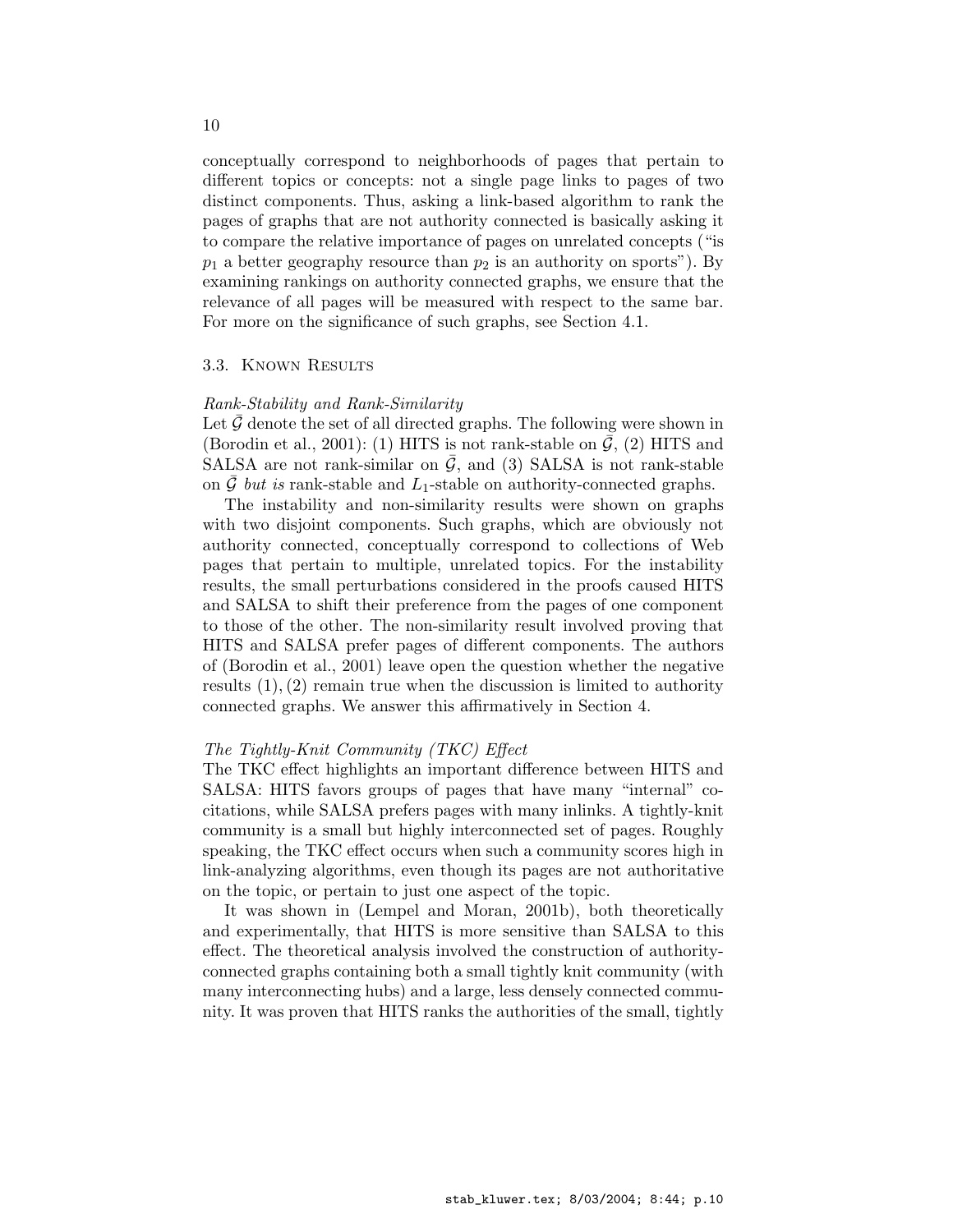knit community higher than it ranks the authorities of the larger community, while SALSA prefers the authorities of the larger community. The demonstrated qualitative difference between the two algorithms, however, does not prove that the algorithms are not rank similar under the definition given in the previous subsection: the ranking distance  $d_r$ demonstrated by the constructed graphs is  $\mathcal{O}(\frac{1}{\sqrt{2}})$  $\frac{1}{\overline{N}}$ , which approaches zero as  $N$  (the number of pages with at least one incoming link) grows. The experimental part in (Lempel and Moran, 2001b) involved the collection of several real-life Web graph, on which HITS and SALSA gave different results. It was shown there that the rankings of HITS were biased towards the pages of tightly-knit communities.

## 4. Results

Our work focuses on the class of authority connected graphs, which we denote by  $\mathcal{G}^{AC}$ . Section 4.2 shows that neither HITS nor PageRank is rank stable on  $\mathcal{G}^{AC}$ . Thus, SALSA is the only algorithm of the three algorithms we consider here that is rank stable on  $\mathcal{G}^{AC}$ . Furthermore, we show there that no pair of these algorithms is rank similar on  $\mathcal{G}^{AC}$ . The results concerning HITS and SALSA complement the knowledge on general graphs (Section 3.3); PageRank was not previously examined in this context. Before diving into the mathematical details of the proofs, Section 4.1 discusses the significance of our results.

# 4.1. Significance of Results

#### Focusing on authority-connected graphs

As detailed in Section 3, today's prevailing link analysis algorithms rank Web pages according to the entries of the principal eigenvector of some matrix representation of the corresponding web graphs. Accordingly, the algorithms differ only in the manner in which these matrices are constructed. Specifically, PageRank uses a stochastic version of the adjacency matrix of the Web, HITS uses the co-citation matrix, and SALSA uses a stochastic version of the co-citation matrix of the corresponding graph. It is possible to identify two extreme approaches in papers studying properties of the rankings induced by these algorithms:<sup>7</sup> one approach, used for proving positive results, assumes that the Web's structure, and hence the resulting matrices, obey certain regular, well behaved stochastic properties (e.g., (Azar et al., 2001; Achlioptas et al., 2001)). The other approach, used in (Borodin

 $^7$  As opposed to studies of stability properties of the *scores* produced by the algorithms, surveyed in Section 1.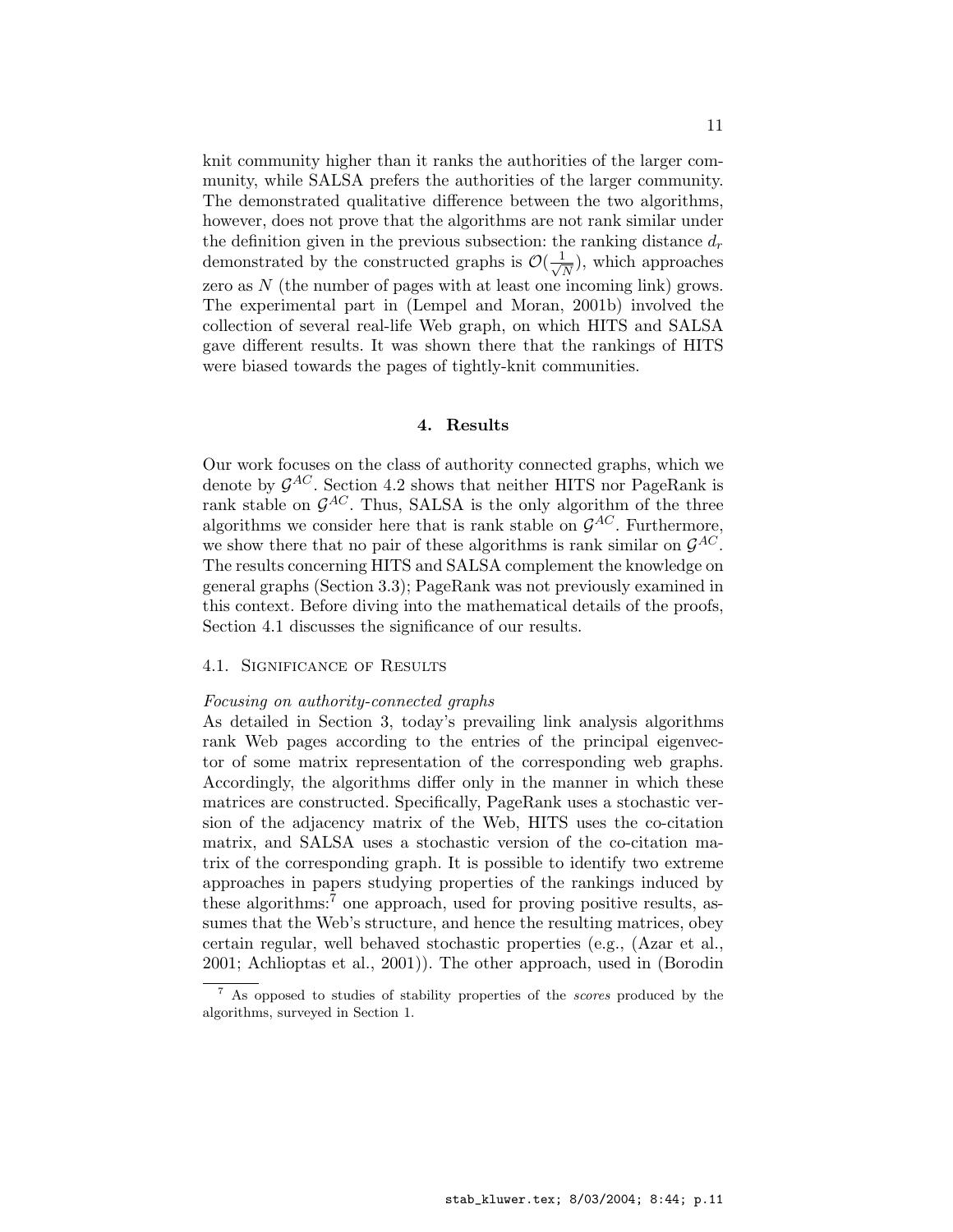et al., 2001) when proving negative results, considers Web graphs and hence, matrices - of arbitrary structure. This paper attempts to narrow the gap between these approaches by restricting the worst case analysis of (Borodin et al., 2001) to a class of well behaved graphs the authority connected graphs, which are exactly those graphs whose co-citation matrices are irreducible <sup>8</sup> .

Informally, authority-connected graphs represent a natural testbed for examining theoretical properties of link-based algorithms, since every two possible authorities (pages with at least one inlink) are connected by a co-citation path, and thus are thematically related. Furthermore, from a technical point of view, it can be argued that studying the scores and rankings of HITS on authority-disconnected graphs, is of limited interest. Perron-Frobenius theory (Gallager, 1996; Horn and Johnson, 1985) implies that HITS will assign positive scores to all authorities in authority-connected graphs. However, when the graph contains distinct authority-connected components, HITS will assign zero scores to the pages in all but one of these components<sup>9</sup>. This means that any perturbation which disconnects a component or merges distinct components will cause significant changes in the induced scores and rankings. Indeed, the rank-instability/nonsimilarity for HITS and SALSA on general graphs in (Borodin et al., 2001) involved such perturbations.

The significance of restricting matrix-based link analyses to irreducible matrices has been noted before. PageRank was purposely defined in a manner which guarantees that the resulting stochastic matrix is irreducible, by incorporating random jumps into the random walk over the Web's graph (Brin and Page, 1998). As the underlying graph of the Web is not strongly connected (Broder et al., 2000), had PageRank's random walk been limited to traversing Web links alone, it would not have been ergodic (Gallager, 1996). The addition of random jumps effectively links every page to all other pages, implying strong connectivity, and in turn, ergodicity. Several proposed variations of HITS avoided the singularities of reducible matrices that stem from authority-disconnected graphs by applying HITS on modified versions of the co-citation matrix. Randomized HITS, for example, incorporated random jumps (in the spirit of PageRank) into HITS. These jumps essentially transform every graph into an authority-connected graph, and contribute to the stability of Randomized HITS' scores (Ng et al., 2001; Lee, 2002). Farahat et al. (Farahat et al., 2001) used exponenti-

<sup>8</sup> Note that negative (rank instability/nonsimilarity) results on such graphs trivially imply negative results for the entire set of graphs as well.

 $9\text{ As long as the principal eigenvalue of the co-citation matrix of the graph has }$ multiplicity 1.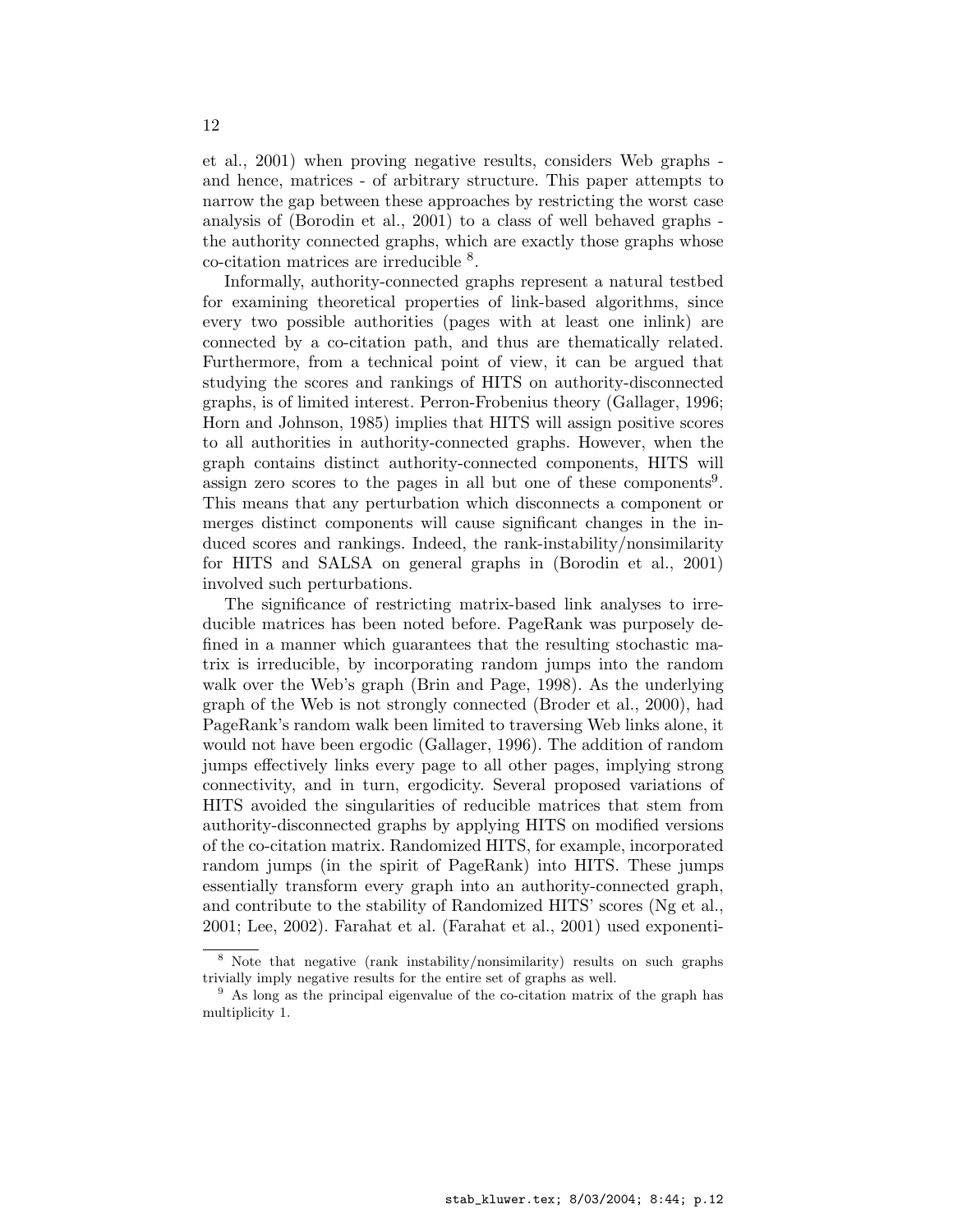ated input to HITS in order to transform every weakly connected Web graph into an authority-connected graph.

## Revisiting the definition of the ranking distance

The definitions of rank stability and rank similarity are based on graph pairs which attain the highest rank distance. It is not clear, however, that the ranking distance  $d_r$  is an appropriate measure of the difference of two rankings. The current definition is unweighted: any time the two compared rankings disagree on the relative ranking of a pair of pages, the pair contributes 1 to  $d_r$ . One could argue that on the Web, rank changes at the top of the rankings should count much more than rank changes closer to the bottom: for many queries on search engines, many thousands of results are ranked. However, users only view the very top of the list of results, and any change in the order of the bottom half of the rankings is inconsequential and will go unnoticed.

While alternative definitions of the ranking distance might better suit the problem of ranking Web pages, we argue that our results will stand under any reasonable definition. In all of our results, the differences between the two compared rankings involve (at the very least) swapping the bottom half of the rankings with its upper half. In some cases (see Proposition 1), the two rankings are essentially opposites. Since any reasonable function will judge such extreme changes to the upper half of the rankings as different, our results are applicable to alternative definitions of the ranking distance.

## Stability of scores does not imply rank stability

The notion of stability of an algorithm, which pertains to the volatility of the scores which the algorithm assigns to pages, has been studied more than the corresponding notion of rank-stability. In particular, there are positive results concerning stability where there are no results at all concerning rank-stability. For example, Lee (Lee, 2002) showed that the PageRank algorithm produces stable scores: when the perturbation of the graph involves changing the outlinks of a single page  $p$ , the  $L_1$  change in the score vector of PageRank is bounded by a linear function of the PageRank of  $p$  (prior to the change). An interesting question is whether stability implies rank-stability, and Proposition 2 shows that this is not the case. There, a change in one outlink of a very low ranking page essentially turns the entire rankings upside down.

## 4.2. PROOFS OF RESULTS

This section provides the technical details of our rank-nonsimilarity and rank-instability results. When proving that two algorithms are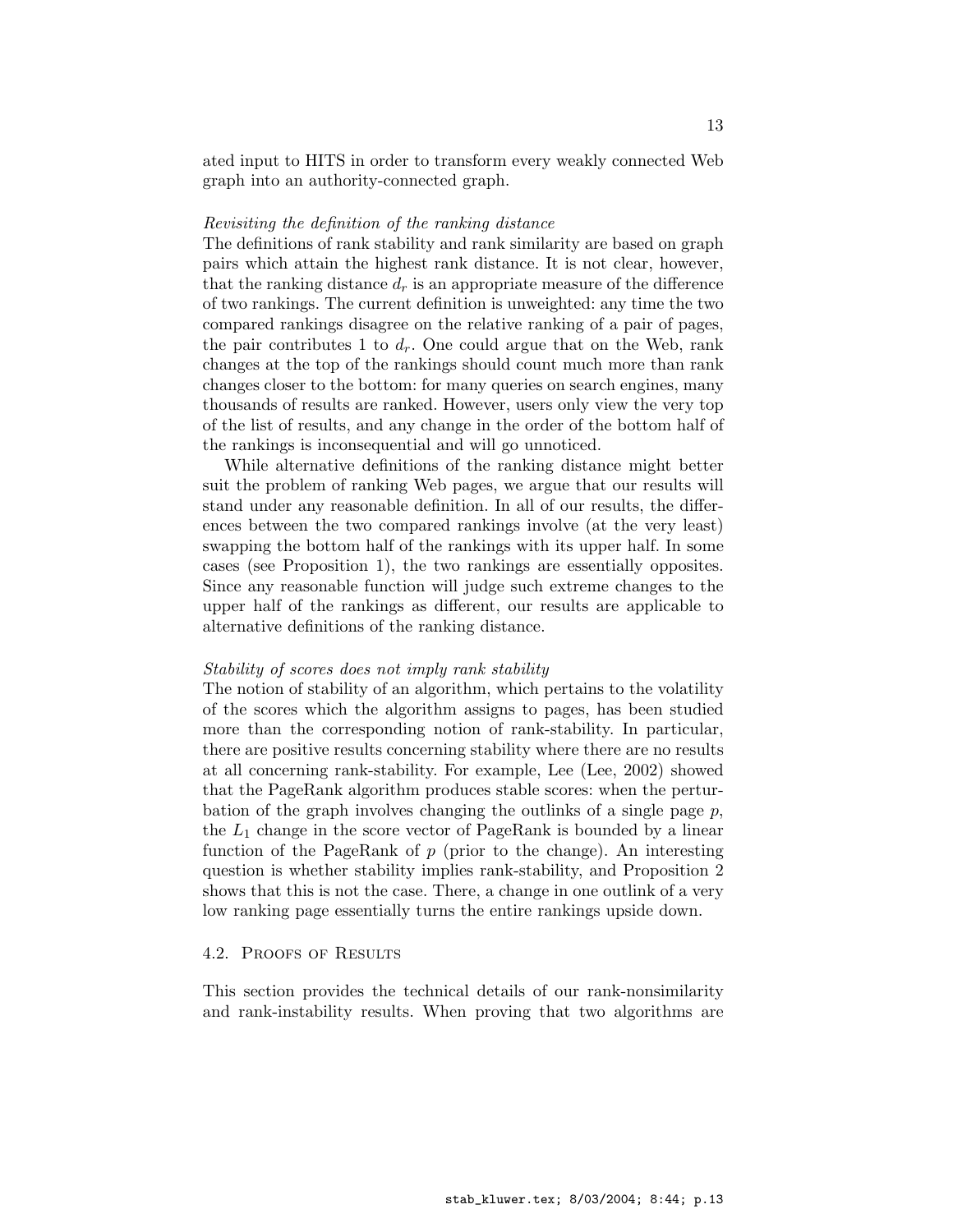not rank-similar, we construct infinitely many examples where the two rankings being compared differ significantly. Similarly, when proving that an algorithm is not rank-stable, we construct infinitely many cases where the relative order of a significant fraction of the  $\binom{N}{2}$ ¢ pairs of nodes is reversed.

PROPOSITION 1. HITS is not rank stable on the class of authority connected graphs  $\mathcal{G}^{AC}$ .

*Proof.* Consider the following graphs  $G_1$  and  $G_2$  ( $G_2$  is shown in Figure 1). Both graphs contain  $N \stackrel{\triangle}{=} 2n+3$  nodes: n authorities named  $a_1, a_2, \ldots, a_n, n+1$  "fixed" hubs named  $h_0, h_1, \ldots, h_n$ , and 2 "flipping" hubs  $h^*, h^{**}$ . Both graphs contain the following  $2n$  links:

- $h_0 \rightarrow a_1, h_n \rightarrow a_n.$
- $\text{For all } i = 1, \ldots, n-1: h_i \to a_i, h_i \to a_{i+1}.$

Clearly,  $G_1$  and  $G_2$  are authority connected. The difference between the graphs is that in  $G_1$ , both  $h^*$  and  $h^{**}$  link to  $a_1$ , while in  $G_2$  these two flipping hubs link to  $a_n$ . Note that  $G_1$  and  $G_2$  are isomorphic, where the unique isomorphism between them involves reversing the identities of the *n* authorities and of the  $n + 1$  fixed hubs.



Figure 1. The graph  $G_2$ 

Let  $x_1, \ldots, x_n$  denote the HITS authority weights of  $a_1, \ldots, a_n$  under  $G_2$ . Recall that these weights are the entries of the principal eigenvector of the co-citation matrix of  $G_2$  (see Section 2.2). In what follows we prove that  $x_1 < x_2 < \ldots < x_n$ . By the isomorphism of  $G_1$  and  $G_2$ , we conclude that the rankings of  $a_1, \ldots, a_n$  on  $G_1$  and  $G_2$  are completely reversed and are in complete disagreement. Hence,

$$
d_r(HITS(G_1), HITS(G_2)) = \frac{n(n-1)}{2(2n+3)^2} , d_e(G_1, G_2) = 4
$$

proving the non-rank-stability of HITS on  $\mathcal{G}^{AC}$ .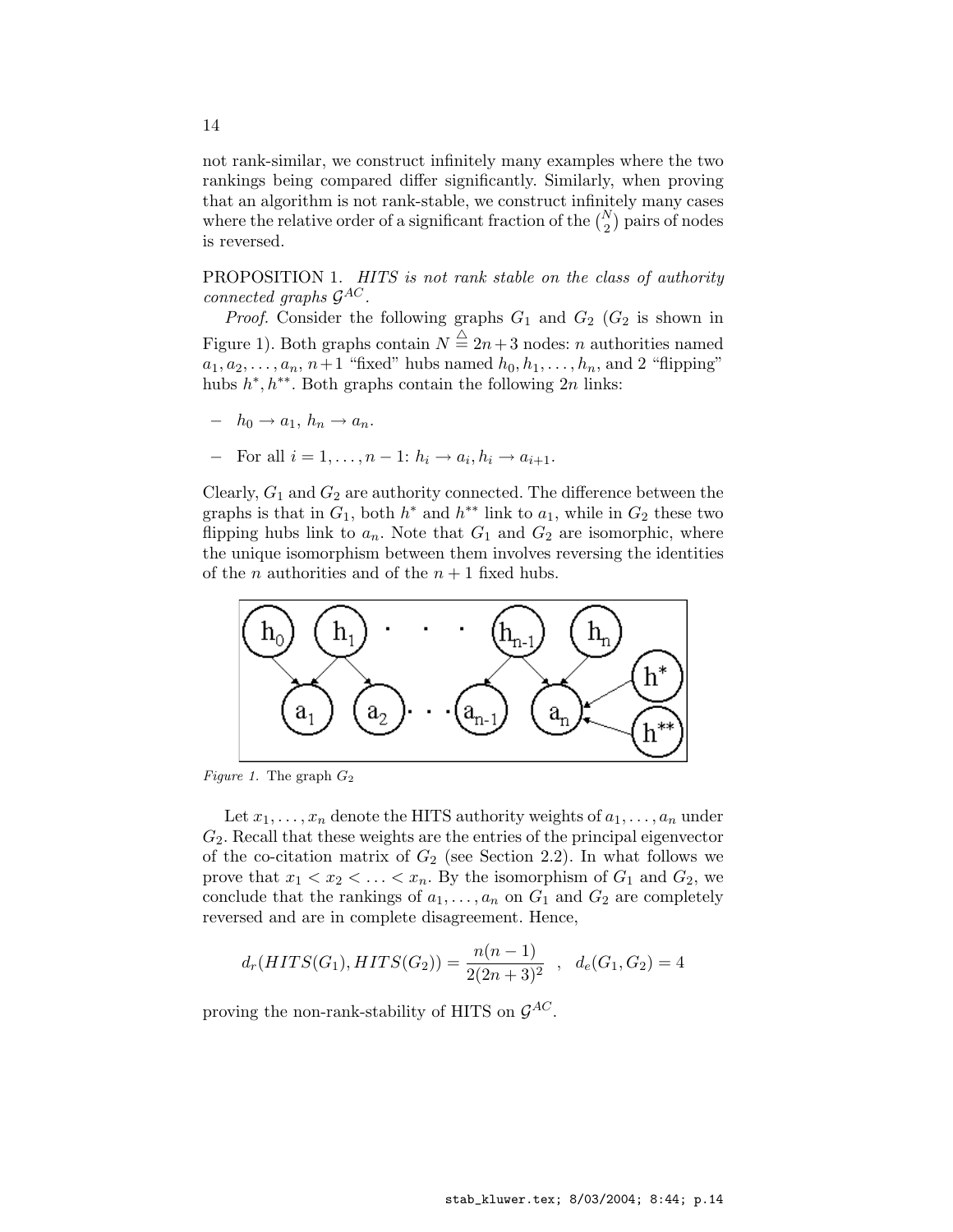By the definition of  $G_2$ , the (irreducible) co-citation matrix of the n authorities is as follows:

|  |  | '21000<br>$1\ 2\ 1\ 0\ 0\ \ldots$<br>0 1 2 1 0 |  |  | $\overline{0}$<br>$\overline{0}$<br>$\Omega$ |
|--|--|------------------------------------------------|--|--|----------------------------------------------|
|  |  |                                                |  |  |                                              |
|  |  |                                                |  |  | $\ldots$ 0 1 2 1 0                           |
|  |  |                                                |  |  | $\ldots$ 0 0 1 2 1                           |
|  |  |                                                |  |  | $\ldots$ 0 0 0 1 4 /                         |

Denote the principal eigenvalue of the matrix by  $\lambda$ . By the Perron-Frobenius theorem (Gallager, 1996; Horn and Johnson, 1985),  $\lambda$ , as well as  $x_1, \ldots, x_n$ , are positive. This easily implies that  $\lambda$  is greater than any element on the main diagonal of the matrix, hence  $\lambda > 4$ .

The first line of the co-citation matrix implies the following equation on  $x_1$  and  $x_2$ :

$$
2x_1 + x_2 = \lambda x_1 \implies x_2 = (\lambda - 2)x_1 \implies x_2 > x_1
$$

We now proceed by induction to show that  $x_{i+1} > x_i$  for  $i = 2, \ldots n-1$ . By the  $i$ 'th row of the co-citation matrix,

$$
x_{i-1} + 2x_i + x_{i+1} = \lambda x_i \implies x_{i+1} = (\lambda - 2)x_i - x_{i-1} > 2x_i - x_{i-1} > x_i.
$$
\nTherefore,  $x_1 < x_2 < \ldots < x_n$ .

\n□

In (Lempel and Moran, 2001a) we use a construction similar to that of Proposition 1 to prove that HITS' scores are not  $L_1$ -stable on authority-connected graphs, extending a previous result concerning HITS'  $L_1$ -instability on general graphs from (Borodin et al., 2001).

PROPOSITION 2. PageRank is not rank stable on the class of authority connected graphs  $\mathcal{G}^{AC}$ .

*Proof.* Consider the following graph  $G = (V, E)$  (shown in Figure 2):

$$
V = \{c, x_a, y, x_b, h_a, h_b, a_1, a_2, \dots, a_n, b_1, b_2, \dots, b_n\}
$$
  

$$
E = \{x_a \to h_a, x_b \to h_b\} \cup \{h_a \to a_i, h_b \to b_i \mid i = 1, \dots, n\} \cup \{c \to v, v \to c \mid v \in V \setminus \{c\}\}
$$

Define  $G_a \stackrel{\triangle}{=} (V, E \cup \{y \to h_a\}), G_b \stackrel{\triangle}{=} (V, E \cup \{y \to h_b\}).$  Both  $G_a$ and  $G_b$  are authority connected (through the connectivity of the vertex c).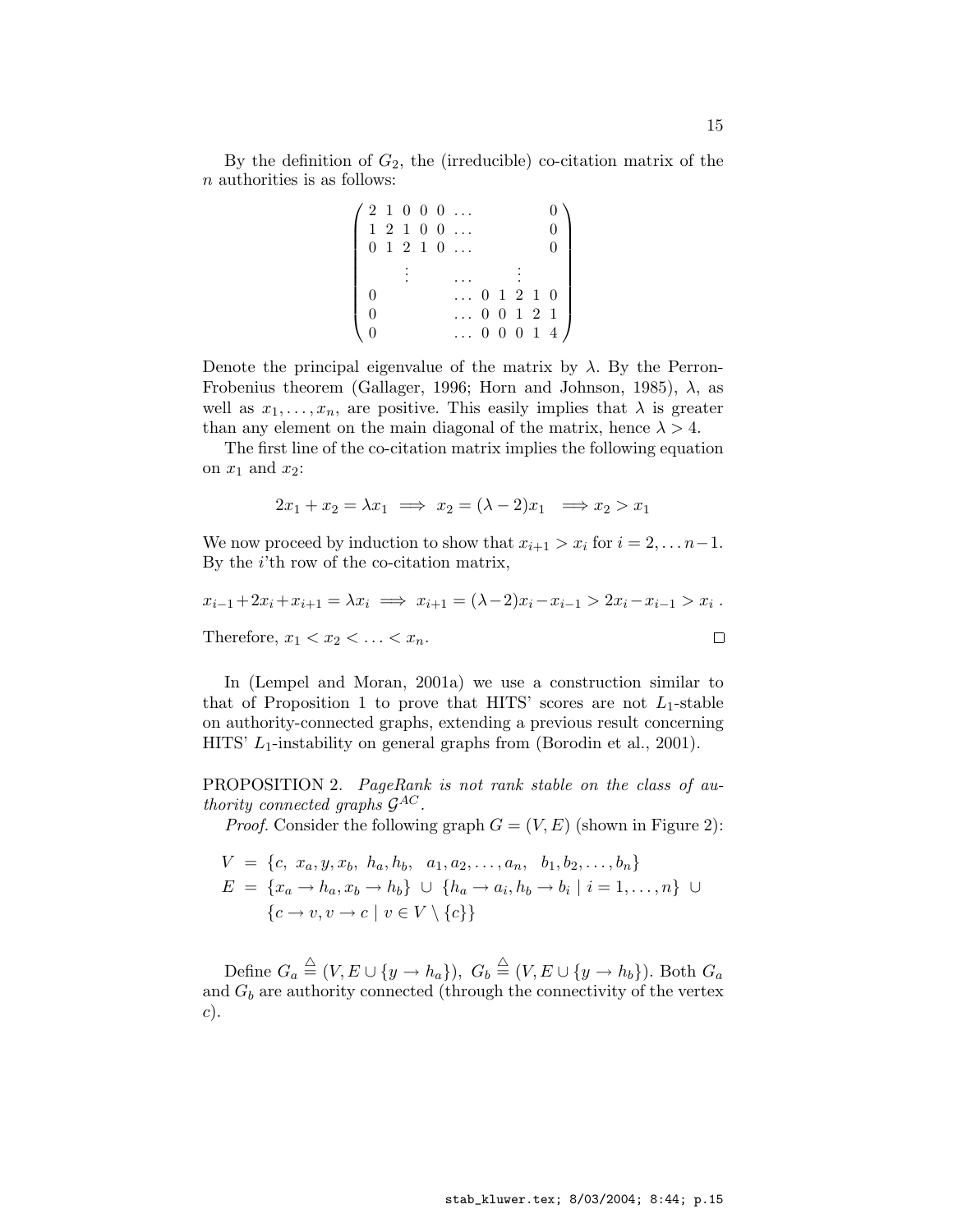

Figure 2. The graph G on which  $G_a$  and  $G_b$  are based

Let  $PR_a(v), PR_b(v)$   $(v \in V)$  denote the PageRank of v in  $G_a, G_b$ respectively. From the definition of PageRank, it is easy to see that

$$
0 < PR_a(x_a) = PR_a(y) = PR_a(x_b)
$$
, and so  $PR_a(h_a) > PR_a(h_b)$ .

Therefore,  $PR_a(a_i) > PR_a(b_i)$  for all  $1 \leq i \leq n$ . Similarly,  $PR_b(a_i) <$  $PR_b(b_i)$  for all  $1 \leq i \leq n$ . Thus,

$$
d_r(PageRank(G_a), PageRank(G_b)) = \frac{n^2}{(2n+6)^2} , d_e(G_a, G_b) = 2
$$

and the result follows.

Observe that  $\forall p \in \{h_a, h_b, a_1, \ldots, a_n, b_1, \ldots, b_n\}, PR(y) < PR(p)$ (in either graph). Thus, the dramatic change in the rankings was caused by shifting the single outlink of y, which is a very low-ranking node.  $\Box$ 

PROPOSITION 3. HITS, PageRank are not rank similar on the class of authority connected graphs.

*Proof.* Consider the following graph  $G_3 = (V, E)$  (shown in Figure 3). For ease of notation, we denote  $A = \{a_1, \ldots, a_n\}$  and  $B = \{b_1, \ldots, b_n\}.$ 

$$
V = \{s, h_a, h_1, h_2, \dots, h_{2n}\} \cup A \cup B
$$
  
\n
$$
E = \{s \to v \mid v \in V \setminus \{s\}\} \cup \{h_a \to a \mid a \in A\} \cup \{h_a \to s\} \cup
$$
  
\n
$$
\{h_i \to b_i, h_{i+n} \to b_i \mid i = 1, \dots, n\} \cup
$$
  
\n
$$
\{a_i \to s, b_i \to s, h_i \to s \mid i = 1, \dots, n\}
$$

Thus,  $G_3$  consists of  $N \stackrel{\triangle}{=} 4n + 2$  nodes. It is easy to see that  $G_3$  is authority-connected (through the connectivity of the node s).

We examine the relative rankings of the  $A$  nodes and the  $B$  nodes. We first note that HITS ranks the A-nodes higher than it ranks the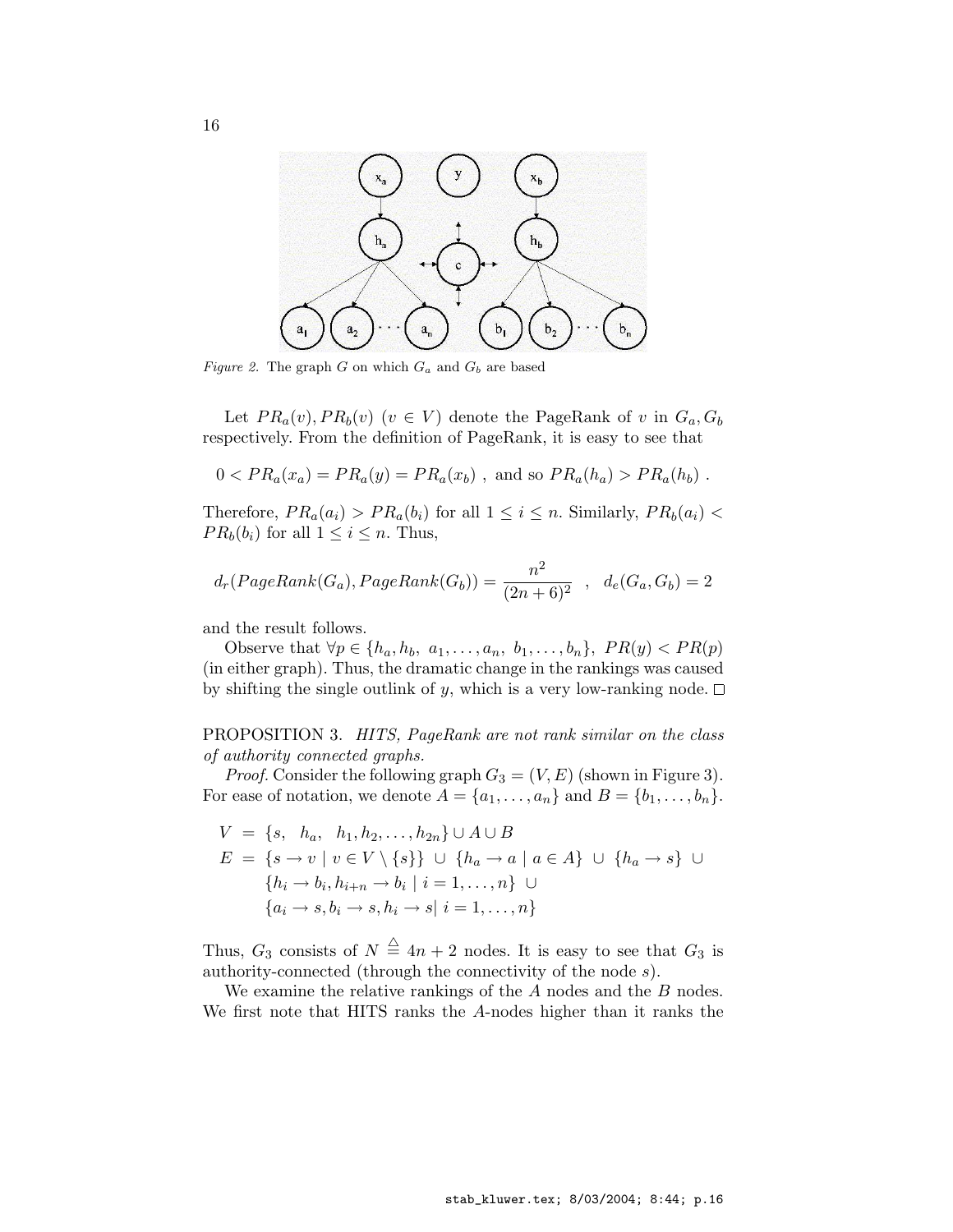

Figure 3. The graph  $G_3$  (note that the square nodes do not link back to s).

B-nodes. The proof relies on the structure of the rows that correspond to the A and B nodes in the co-citation matrix of  $G_3$ ,  $M_{G_3} = [m_{i,j}]$ :

$$
m_{i,j} = m_{j,i} = \begin{cases} 2 & i,j \in A \\ 1 & i \in A, j \in V \setminus A \\ 3 & i,j \in B, i = j \\ 1 & i \in B, j \in V \setminus \{i\} \end{cases}
$$

HITS' authority weights of all A-nodes will be equal, and will be denoted by a. Likewise, the (all-equal) authority scores of the B-nodes will be denoted by b. The authority scores of all nodes are positive. In particular,  $a, b > 0$ . Let  $\lambda$  denote the principal eigenvalue of  $M_{G_3}$ . The rows in  $M_{G_3}$  that correspond to the A and B nodes give rise to the following two equations:

$$
\lambda a = 2na + nb + T \tag{1}
$$

$$
\lambda b = na + (n+2)b + T \tag{2}
$$

Where T is the sum of the (positive) authority scores of the  $V \setminus (A \cup B)$ nodes. The first equation implies that  $\lambda > 2n$ . Subtracting (2) from (1), we have (for all  $n > 2$ )

$$
na - 2b = \lambda(a - b) \implies \frac{a}{b} = \frac{\lambda - 2}{\lambda - n} > 1 \implies a > b
$$

Thus, HITS ranks the A-nodes higher than it ranks the B-nodes.

As for PageRank, by arguments similar to those of Proposition 2, we have

$$
PR(h_a) = PR(h_i) \quad i = 1, 2, \dots, 2n
$$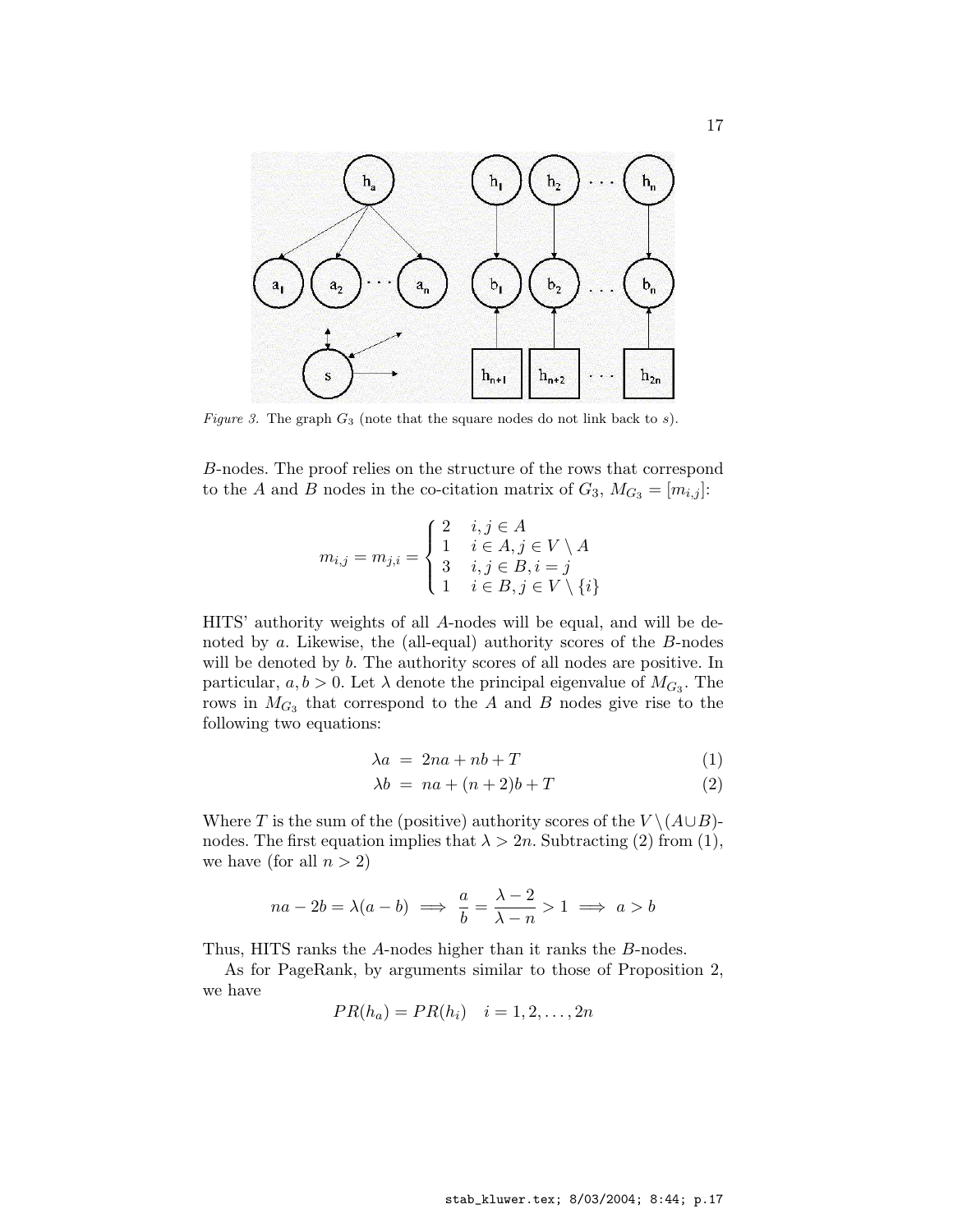Since  $b_i$  is linked to by  $s, h_i$  and  $h_{i+n}$  while  $a_i$  is linked to by s and  $h_a$ , we conclude that PageRank prefers the B nodes over the A nodes. Thus,

$$
d_r(\text{HITS}(G_3), \text{PageRank}(G_3)) \ge \frac{n^2}{(4n+2)^2} ,
$$

 $\Box$ 

proving that the two algorithms are not rank similar.

PROPOSITION 4. HITS and SALSA are not rank similar on the class of authority connected graphs.

*Proof.* Consider the graph  $G_3$  defined in Proposition 3. Since  $G_3$ is authority-connected, SALSA will rank the nodes by their in-degree. The in-degree of all  $a \in A$  is 2 while the in-degree of each  $b \in B$ is 3. Thus, SALSA (like PageRank) prefers the B-nodes over the Anodes while HITS prefers the A-nodes over the B-nodes, and the result follows.  $\Box$ 

PROPOSITION 5. PageRank and SALSA are not rank similar on the class of authority connected graphs  $\mathcal{G}^{AC}$ .

*Proof.* Let  $d$  be the random jump parameter of PageRank and let  $t\stackrel{\triangle}{=}\left[\frac{4}{3}+\frac{2}{1-\right]}$  $\frac{2}{1-d}$ . For all  $n \geq t$ , consider the following graph  $G_5 = (V, E)$ (again,  $A = \{a_1, \ldots, a_n\}, B = \{b_1, \ldots, b_n\}$ ):

$$
V = \{s, x_1, x_2, \dots, x_t, y, h_a, h_b^1, h_b^2\} \cup A \cup B
$$
  
\n
$$
E = \{x_i \to h_a \mid i = 1, \dots, t\} \cup \{y \to h_b^1, y \to h_b^2\} \cup
$$
  
\n
$$
\{h_a \to a \mid a \in A\} \cup \{h_b^1 \to b, h_b^2 \to b \mid b \in B\} \cup
$$
  
\n
$$
\{s \to v \mid v \in V \setminus \{s, h_b^2\}\} \cup \{v \to s \mid v \in V \setminus \{s\}\}
$$

 $G_5$  contains  $N \stackrel{\triangle}{=} 2n+t+5 \leq 3n+5$  nodes (see Figure 4), and is clearly authority connected. Since the in-degree of all A-nodes is 2 while the in-degree of all B-nodes is 3, SALSA ranks the B-nodes higher than it ranks the A-nodes.

Let  $PR(v)$  denote the PageRank of node v. By the definition of PageRank,

$$
PR(a_1) = PR(a_2) = \dots = PR(a_n) =
$$
  

$$
\frac{d}{N} + (1 - d) \left[ \frac{PR(h_a)}{n+1} + \frac{PR(s)}{N-2} \right]
$$
 (3)

$$
PR(b_1) = PR(b_2) = \dots = PR(b_n) =
$$
  

$$
\frac{d}{N} + (1 - d) \left[ \frac{PR(h_b^1) + PR(h_b^2)}{n+1} + \frac{PR(s)}{N-2} \right]
$$
 (4)

18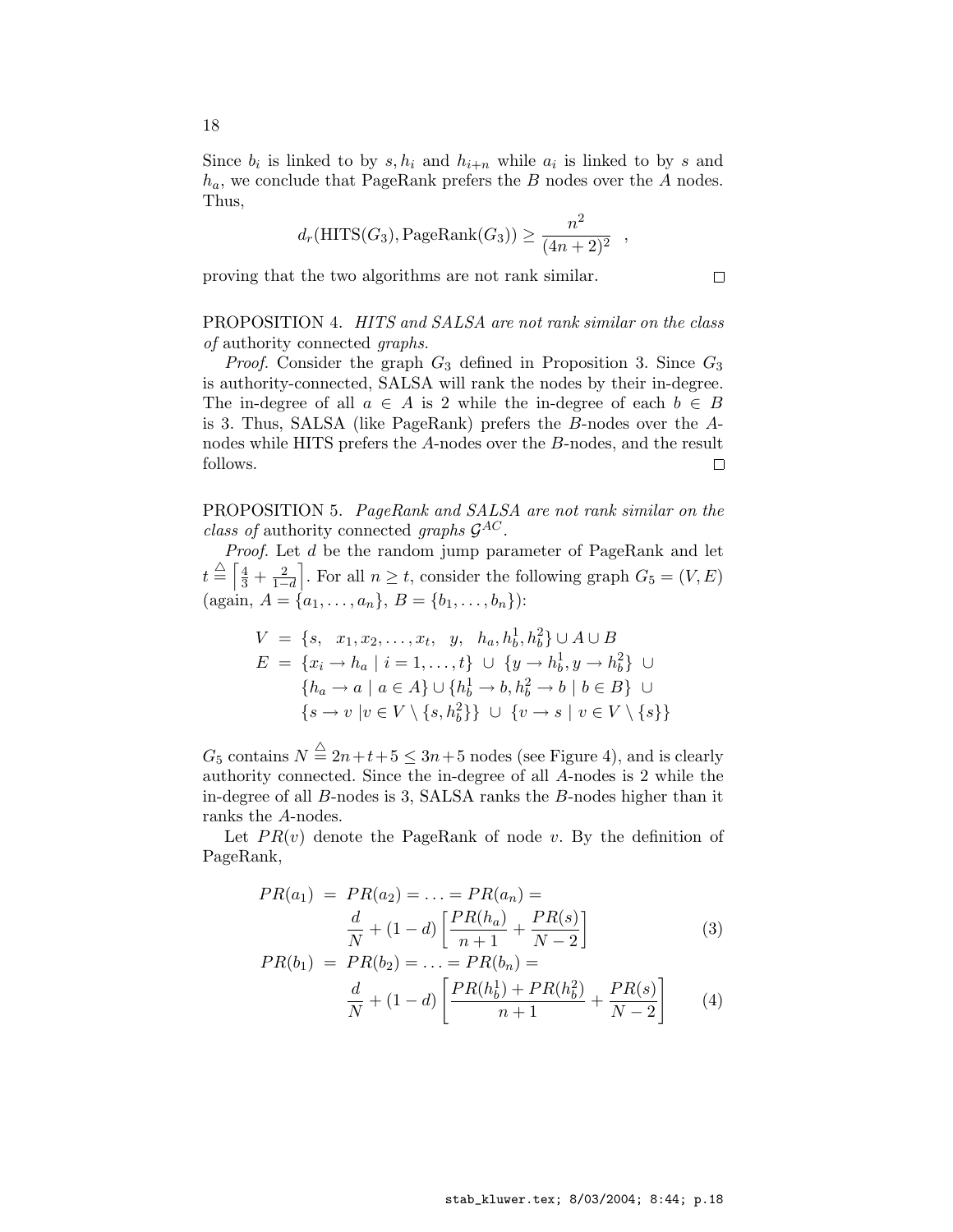

Figure 4. The graph  $G_5$  (note that s does not link to the square node  $h_b^2$ )

Subtracting  $(4)$  from  $(3)$ , we have

$$
PR(a_1) - PR(b_1) = \dots = PR(a_n) - PR(b_n) =
$$
  

$$
\frac{1 - d}{n + 1} [PR(h_a) - PR(h_b^1) - PR(h_b^2)]
$$

Therefore, proving  $PR(h_a) - PR(h_b^1) - PR(h_b^2) > 0$  will suffice to show that PageRank prefers the A-nodes over the B-nodes.

Let  $p \triangleq PR(y)$ . Since  $PR(y) = PR(x_1) = PR(x_2) = \ldots = PR(x_t)$ , we have

$$
PR(h_a) = \frac{d}{N} + (1 - d) \left[ \frac{tp}{2} + \frac{PR(s)}{N - 2} \right]
$$
 (5)

$$
PR(h_b^1) + PR(h_b^2) = \frac{2d}{N} + (1 - d) \left[ \frac{2p}{3} + \frac{PR(s)}{N - 2} \right] \tag{6}
$$

Note that  $p > \frac{d}{N}$  (like the PageRank of every node in  $G_5$ ). Thus, subtracting (6) from (5) yields

$$
PR(h_a) - PR(h_b^1) - PR(h_b^2) = p (1 - d) (\frac{t}{2} - \frac{2}{3}) - \frac{d}{N}
$$
  
> 
$$
\frac{d}{N} \left[ (1 - d) (\frac{t}{2} - \frac{2}{3}) - 1 \right]
$$

By our choice of  $t$ ,

$$
t \geq \frac{4}{3} + \frac{2}{1-d} \; , \; \text{ and so } \; \frac{t}{2} \geq \frac{2}{3} + \frac{1}{1-d} \; , \; \text{ or } \; (1-d)(\frac{t}{2} - \frac{2}{3}) \geq 1
$$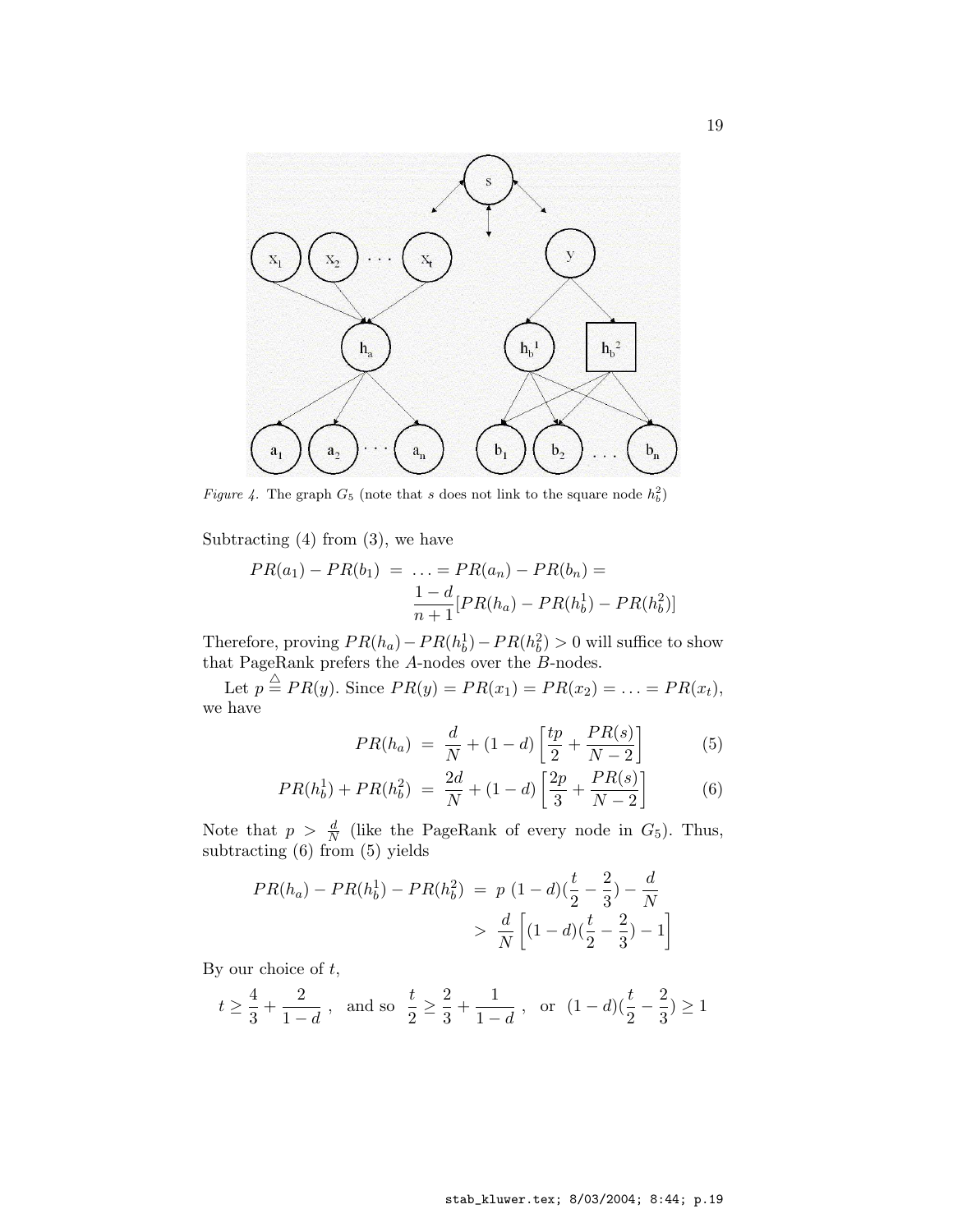which proves that  $PR(h_a) - PR(h_b^1) - PR(h_b^2) > 0$ . We conclude that  $d_r(\text{SALSA}(G_5), \text{PageRank}(G_5)) \ge \frac{n^2}{(2n+1)}$  $\frac{n}{(3n+5)^2}$ , and the result follows.  $\Box$ 

## 5. Conclusions

This work examined the notions of rank-stability and rank-similarity of link-based ranking algorithms on authority-connected graphs. Three specific algorithms were examined: PageRank, HITS and SALSA. Previous work has already shown that SALSA is rank-stable on authorityconnected graphs. In this paper it was shown that both PageRank and HITS are not rank-stable on authority-connected graphs, and that no pair of the three algorithms is rank-similar on such graphs.

As noted in the Introduction, rank-instability and rank-nonsimilarity are worst-case notions. While our results do not necessarily reflect the instability or non-similarity of PageRank, HITS or SALSA on the "typical" Web graph, they do provide theoretical insight on why some of these algorithms are potentially vulnerable to link spamming attacks - as demonstrated experimentally in (Lempel and Moran, 2001b). This research should be complemented by the average-case analysis of these (and other) algorithms, coupled with the study of realistic models for the Web graph - an area of research which has seen much activity (Kleinberg et al., 1999; Pandurangan et al., 2002; Azar et al., 2001; Achlioptas et al., 2001; Kumar et al., 2000; Ruhl et al., 2001). Another issue of importance, under-explored so far in the IR literature, is a methodical analysis of the stability of the running times of the algorithms as their input is perturbed (see, for example, (Dominich and Tuza, 2003)). Stability of running times is especially important in the context of link-analyses on graphs of Web scale, as these algorithms demand considerable computational resources. In terms of HITS and PageRank, studying running time stability translates to investigations of how the eigengaps of the respective matrices fluctuate as the Web graph undergoes minor changes.

One particular research direction we find interesting is examining the possible rank-similarity of PageRank and SALSA on the real Web. It is well-known that the distribution of in-degrees of Web pages follows a power-law (Barabasi and Albert, 1999; Kleinberg et al., 1999; Broder et al., 2000). A study by Pandurangan et al. (Pandurangan et al., 2002) revealed that the distribution of PageRank also follows a power-law.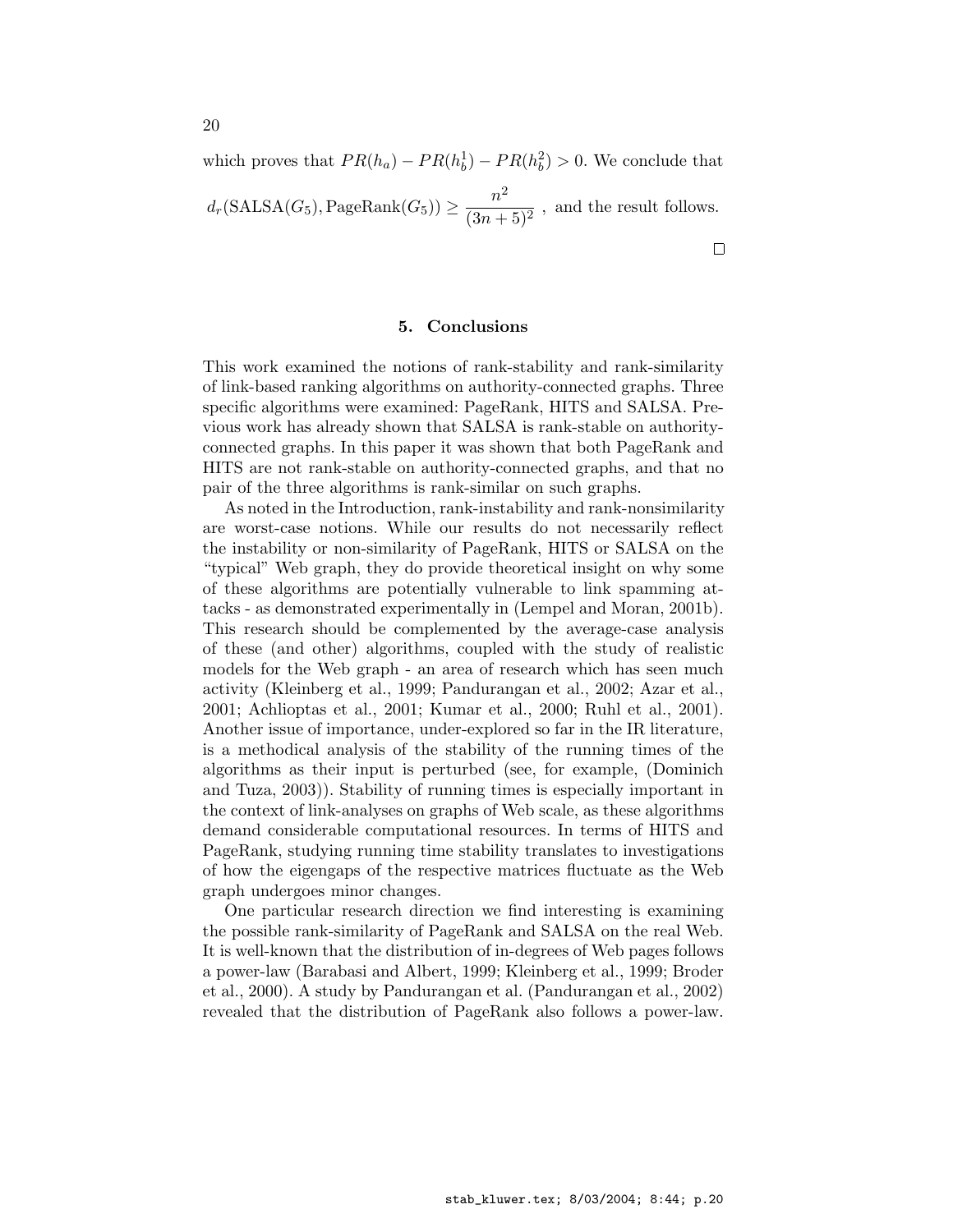Furthermore, the exponent of both distributions is the same (2.1), and so these two measures essentially follow the same distribution. While the motivation behind PageRank and HITS was that in-degree is not a sufficient indication of a page's authority or importance, the identical distributions of the in-degrees and PageRank suggest that ultimately, in-degree might be an effective approximation to PageRank. In the terms used in this paper, the ranking distance  $d_r$  between PageRank and the in-degree measure (the fraction of pairs whose relative ranking is different between the two measures) could very well be small. Carrying this argument further, the ranking distance between SALSA and PageRank on real Web graphs<sup>10</sup> could also be small. We leave this for future experimental research.

#### References

- Achlioptas, D., A. Fiat, A. Karlin, and F. McSherry: 2001, 'Web Search Through Hub Synthesis'. In: Proc. 42nd Annual Symposium on Foundations of Computer Science (FOCS 2001), Las Vegas, Nevada.
- Amento, B., L. Terveen, and W. Hill: 2000, 'Does "Authority" Mean Quality? Predicting Expert Quality Ratings of Web Documents'. In: Proc. 23rd Annual International ACM SIGIR Conference on Research and Development in Information Retrieval, Athens, Greece.
- Arasu, A., J. Cho, H. Garcia-Molina, A. Paepcke, and S. Raghavan: 2001, 'Searching the Web'. ACM Transactions on Internet Technology 1(1), 2–43.
- Azar, Y., A. Fiat, A. Karlin, F. McSherry, and J. Saia: 2001, 'Spectral Analysis of Data'. In: Proc. 33rd annual ACM Symposium on Theory of Computing (STOC 2001), Crete, Greece.
- Barabasi, A.-L. and R. Albert: 1999, 'Emergence of Scaling in Random Networks'. Science 286, 509–512.
- Bharat, K. and M. R. Henzinger: 1998, 'Improved Algorithms for Topic Distillation in a Hyperlinked Environment'. In: Proc. 21'th Annual International ACM SIGIR Conference on Research and Development in Information Retrieval.
- Borodin, A., G. O. Roberts, J. S. Rosenthal, and P. Tsaparas: 2001, 'Finding Authorities and Hubs From Link Structures on the World Wide Web'. Submitted for publication. Extended abstract appeared in Proc. 10th International World Wide Web Conference, pages 415-429, May 2001.
- Brin, S. and L. Page: 1998, 'The Anatomy of a Large-Scale Hypertextual Web Search Engine'. In: Proc. 7th International WWW Conference. pp. 107–117.
- Broder, A., R. Kumar, F. Maghoul, P. Raghavan, S. Rajagopalan, R. Stata, A. Tomkins, and J. Wiener: 2000, 'Graph Structure in the Web'. In: Proc. 9th International WWW Conference. pp. 309–320.
- Chakrabarti, S., B. Dom, D. Gibson, J. Kleinberg, S. Kumar, P. Raghavan, S. Rajagopalan, and A. Tomkins: 1999a, 'Hypersearching the Web'. Scientific American.

<sup>10</sup> SALSA is not equivalent to the in-degree measure on graphs that are not authority-connected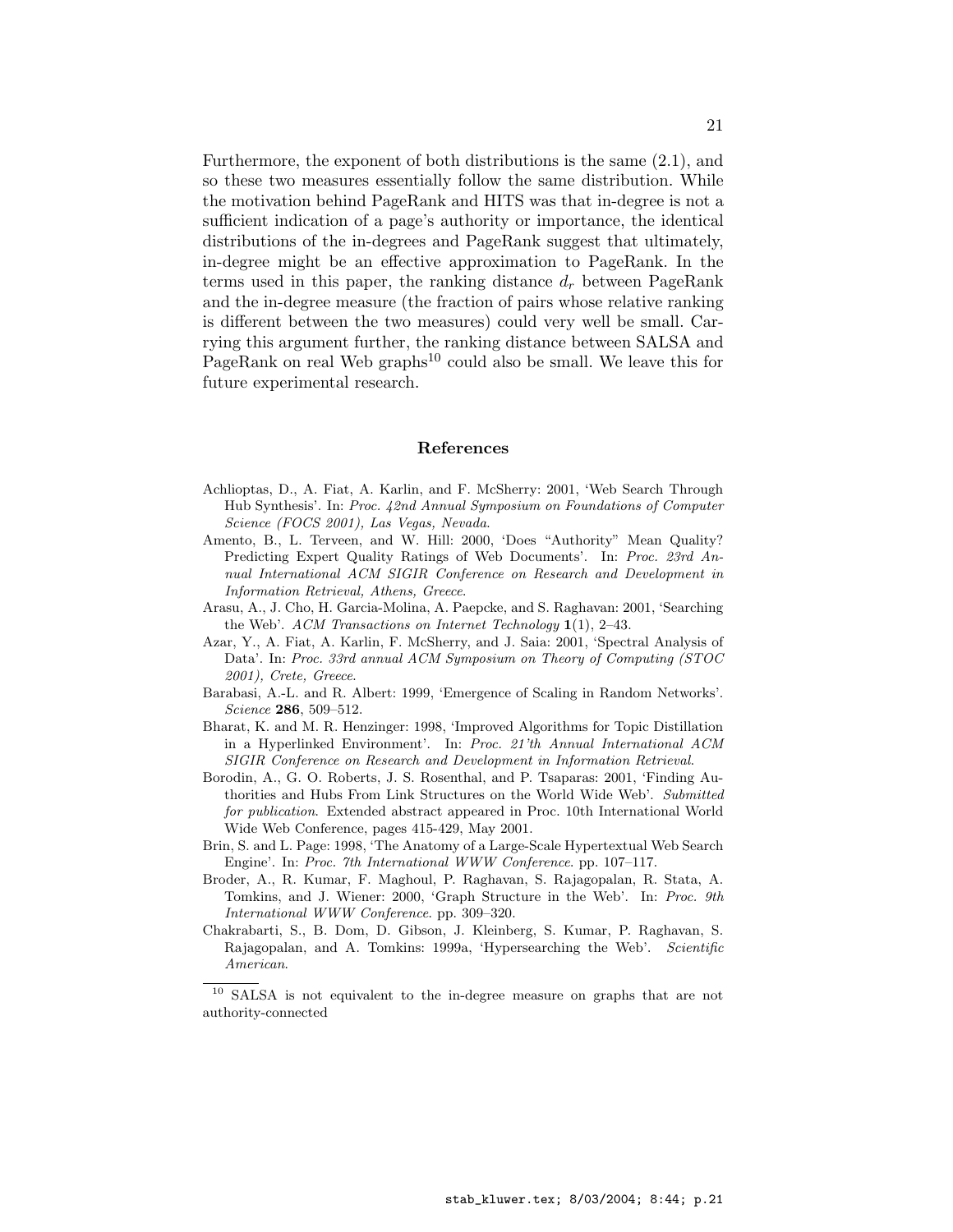- Chakrabarti, S., B. Dom, D. Gibson, J. Kleinberg, S. Kumar, P. Raghavan, S. Rajagopalan, and A. Tomkins: 1999b, 'Mining the Link Structure of the WWW'. IEEE Computer.
- Chakrabarti, S., B. Dom, D. Gibson, J. M. Kleinberg, P. Raghavan, and S. Rajagopalan: 1998a, 'Automatic resource list compilation by analyzing hyperlink structure and associated text'. In: Proc. 7th International WWW Conference.
- Chakrabarti, S., B. Dom, D. Gibson, S. Kumar, P. Raghavan, S. Rajagopalan, and A. Tomkins: 1998b, 'Spectral filtering for resource discovery'. In: ACM SIGIR workshop on Hypertext Information Retrieval on the Web.
- Chakrabarti, S., M. Joshi, and V. Tawde: 2001, 'Enhanced Topic Distillation using Text, Markup Tags, and Hyperlinks'. In: Proc. 24'th Annual International ACM SIGIR Conference on Research and Development in Information Retrieval. pp. 208–216.
- Chien, S., C. Dwork, R. Kumar, D. Simon, and D. Sivakumar: 2002, 'Link Evolution: Analysis and Algorithms'. In: Workshop on Algorithms and Models for the Web Graph (WAW). Vancouver, Canada.
- Davison, B. D.: 2000, 'Recognizing Nepotistic Links on the Web'. Technical Report WS-00-01, Artificial Intelligence for Web Search.
- Diaconis, P.: 1988, Group Representation in Probability and Statistics. IMS Lecture Series 11, Institute of Mathematical Statistics.
- Dominich, S. and Z. Tuza: 2003, 'Computational Aspects of Connectionist Interaction Information Retrieval'. In: Proc. ACM SIGIR Workshop on Mathematical/Formal Methods in Information Retrieval (MF/IR). Toronto, Canada.
- Dwork, C., R. Kumar, M. Naor, and D. Sivakumar: 2001, 'Rank Aggregation Methods for the Web'. In: Proc. 10th International World Wide Web Conference. pp. 613–622.
- Farahat, A., T. LoFaro, J. C. Miller, G. Rae, F. Schaefer, and L. A. Ward: 2001, 'Modifications of Kleinberg's HITS Algorithm Using Matrix Exponentiation and Web Log Records'. In: Proc. 24rd Annual International ACM SIGIR Conference on Research and Development in Information Retrieval, New Orleans, Louisiana, USA.
- Gallager, R. G.: 1996, Discrete Stochastic Processes. Kluwer Academic Publishers.
- Haveliwala, T. H.: 2002, 'Topic-Sensitive PageRank'. In: Proc. 11th International WWW Conference (WWW2002).
- Henzinger, M. R., R. Motwani, and C. Silverstein: 2002, 'Challenges in Web Search Engines'. SIGIR Forum **36**(2).
- Horn, R. A. and C. R. Johnson: 1985, Matrix Analysis. Cambridge University Press.
- Kleinberg, J. M.: 1999, 'Authoritative Sources in a Hyperlinked Environment'. J.  $ACM$  46:5, 604-632.
- Kleinberg, J. M., R. Kumar, P. Raghavan, S. Rajagopalan, and A. S. Tomkins: 1999, 'The Web as a Graph: Measurements, Models and Methods'. In: Proc. of the Fifth International Computing and Combinatorics Conference. pp. 1–17.
- Kumar, R., P. Raghavan, S. Rajagopalan, D. Sivakumar, A. S. Tomkins, and E. Upfal: 2000, 'Stochastic Models for the Web Graph'. In: Proc. 41nd Annual Symposium on Foundations of Computer Science (FOCS 2000), Redondo Beach, California. pp. 57–65.
- Lee, H. C.: 2002, 'When the Hyperlinked Environment is Perturbed'. In: Workshop on Algorithms and Models for the Web Graph (WAW). Vancouver, Canada.
- Lempel, R. and S. Moran: 2001a, 'Rank-Stability and Rank-Similarity of Web Link-Based Ranking Algorithms'. Technical Report CS-2001-22 (revised version), Dept. of Computer Science, Technion - Israel Institute of Technology.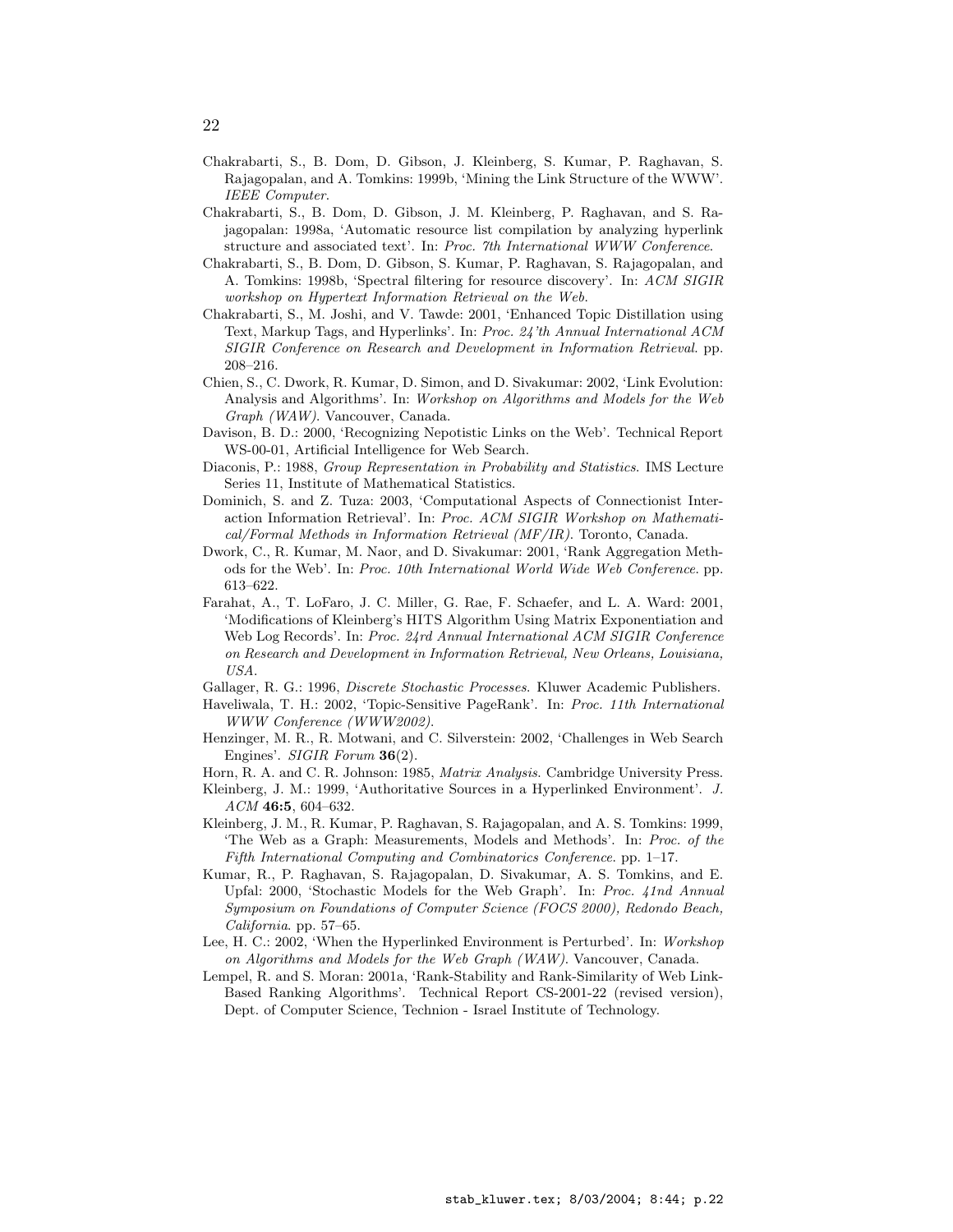- Lempel, R. and S. Moran: 2001b, 'SALSA: The Stochastic Approach for Link-Structure Analysis'. ACM Transactions on Information Systems 19(2), 131–160.
- Marchiori, M.: 1997, 'The Quest for Correct Information on the Web: Hyper Search Engines'. In: Proc. 6th International WWW Conference.
- Ng, A. Y., A. X. Zheng, and M. I. Jordan: 2001, 'Stable Algorithms for Link Analysis'. In: Proc. 24'th Annual International ACM SIGIR Conference on Research and Development in Information Retrieval. pp. 258–266.
- Pandurangan, G., P. Raghavan, and E. Upfal: 2002, 'Using PageRank to Characterize Web Structure'. In: Proc. 8th Annual International Computing and Combinatorics Conference. pp. 330–339.
- Ruhl, M., K. Bharat, B.-W. Chang, and M. Henzinger: 2001, 'Who Links to Whom: Mining Linkage between Web Sites'. In: IEEE International Conference on Data  $Mining (ICDM)$ . pp. 51–58.
- Silva, I., B. Ribeiro-Neto, P. Calado, E. Moura, and N. Ziviani: 2000, 'Link-Based and Content-Based Evidential Information in a Belief Network Model'. In: Proc. 23rd Annual International ACM SIGIR Conference on Research and Development in Information Retrieval, Athens, Greece. pp. 96–103.